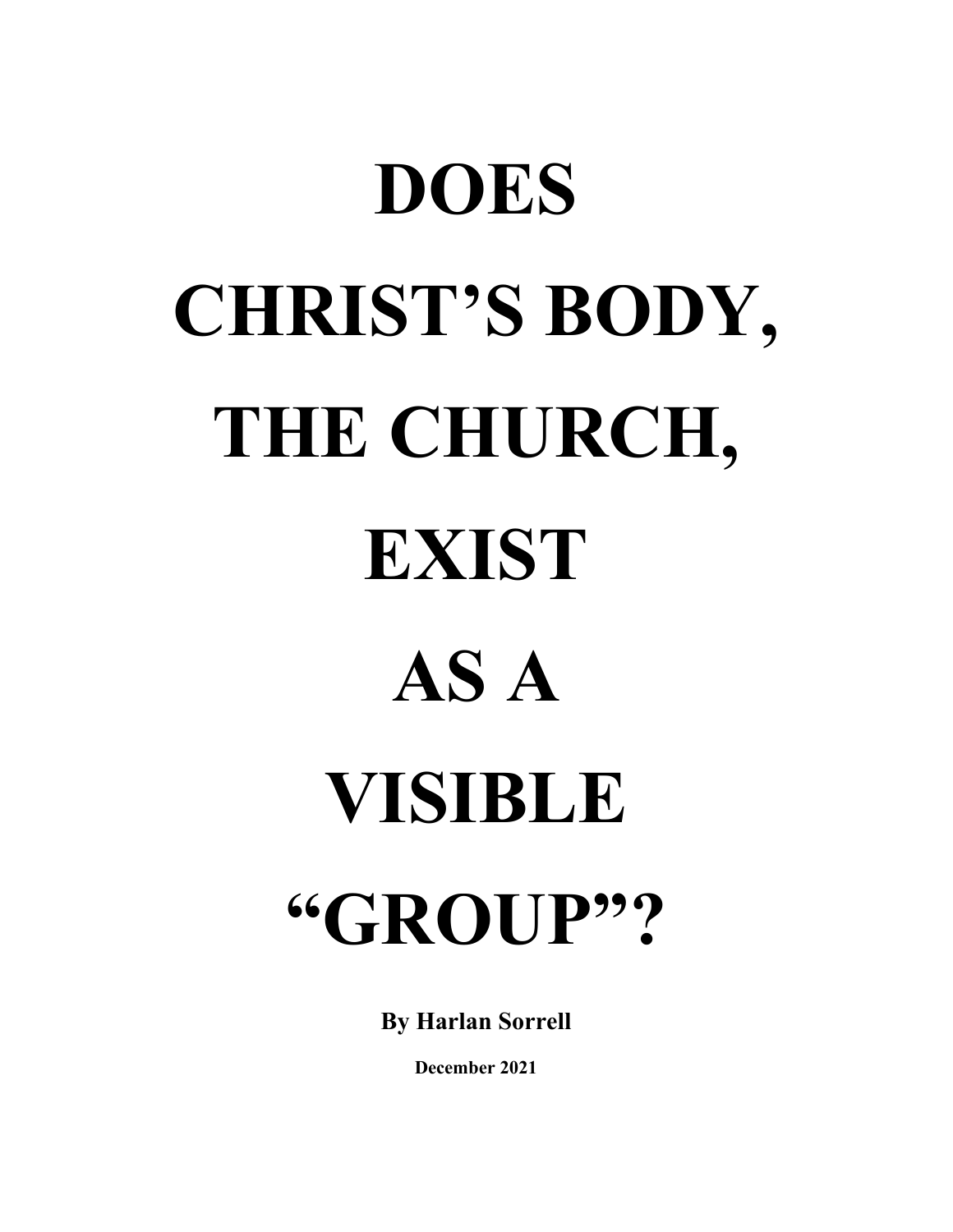# **A Biblical Perspective of the**

## **Inclusive and Exclusive**

# **Characteristics**

## **of the**

## **Church**

## **Built by Jesus Christ**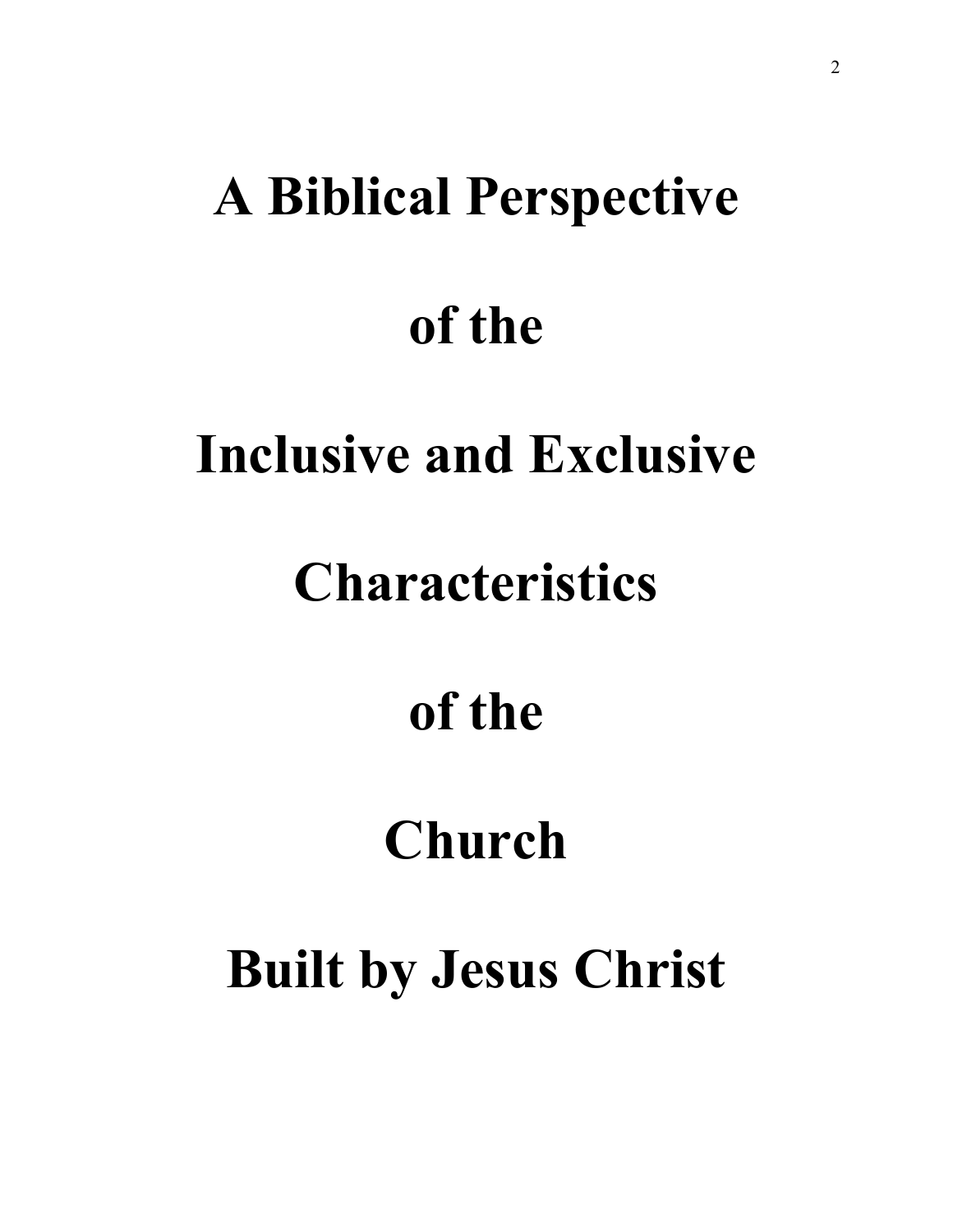#### 3

#### **DOES CHRIST'S BODY, THE CHURCH, EXIST AS A VISIBLE "GROUP"?**

 The answer to the above question is a resounding **YES! But the group is neither yours nor mine.** It is God's creation in Christ Jesus! Let us delve into what the Bible teaches on this important subject.

 The Word tells us that the Lord's body is the church (Col. 1:18, 24). But what is *the church*? The divinely inspired apostle Paul exhorts us in Eph. 4:1-4, "I therefore, the prisoner of the Lord, beseech you that ye walk worthy of the vocation wherewith ye are called, With all lowliness and meekness, with longsuffering, forbearing one another in love; Endeavoring to keep the unity of the Spirit in the bond of peace. There is one body, and one Spirit, even as ye are called in one hope of your calling."

 The Bible is very clear about the fact that **the Lord only has one body**, and that body is sustained and maintained by His own life that flows into it from Himself, through the one Spirit He sent for that purpose. **The unity and oneness of God's people is as simple as getting in harmony with and being led by His one Spirit**. His Spirit never fails to baptize into one body. God's Spirit causes people to "come and sing in the height of Zion, and flow together to the goodness of the Lord" (Jer. 31:12). By His Spirit we are brought "to an innumerable company of angels, To the general assembly and church of the firstborn, which are written in heaven, and to God the Judge of all, and to the spirits of just men made perfect" (Heb. 12:22-23).

 The word "body" in all the scriptures quoted above comes from the Greek word "soma," and refers to "the body as a sound whole." The word "body" in the English language takes on various shades of meaning, but to narrow it down to its meaning relative to these scriptures I will quote the following from Webster's dictionary: "the whole physical substance of a man, animal, or plant; **a group of people or things regarded as a unit; a corporation; a number of men united by a common tie, by one form of government**."

 In the light of the scriptures above and Webster's definitions it is safe to conclude that the body of Christ is a group, unit, or corporation of people united by the operation of the Spirit of God (that being its common tie), having one form of government (that is, Christ's government – see Isaiah 9:6-7), its object being to convey to the world the whole spiritual substance of who Christ is in a physical, visible manner. The **body of Christ IS CHRIST** manifested in the flesh through the indwelling of His Spirit in human flesh (see 2 Cor. 4:10-11; 6:16, etc.). "He that is joined unto the Lord is one spirit" and thereby "your bodies are the members of Christ" (see 1 Cor. 6:15, 17). Yes, we are even members "of His flesh, and of His bones" (see Eph. 5:30). Therefore, no one is part of the body of Christ who does not possess the spirit and life of Christ in some measure. And furthermore, no religious system or organization has any place in the body of Christ except that which is led, directed, controlled, and organized by the Holy Spirit in accord with the Word of God. All humanly devised, humanly controlled *systems and organizations* are excluded from the Lord's body, but not necessarily all the *people* involved with those systems and organizations. (We will discuss that in further detail later.) Christ is the Head of His body, and its government rests entirely on His own shoulder. He has never given that authority to any man or to any group or committee of men.

 In Matt. 16:13-18 it is recorded, "When Jesus came into the coasts of Caesarea Philippi, he asked his disciples, saying, Whom do men say that I the Son of man am? And they said, Some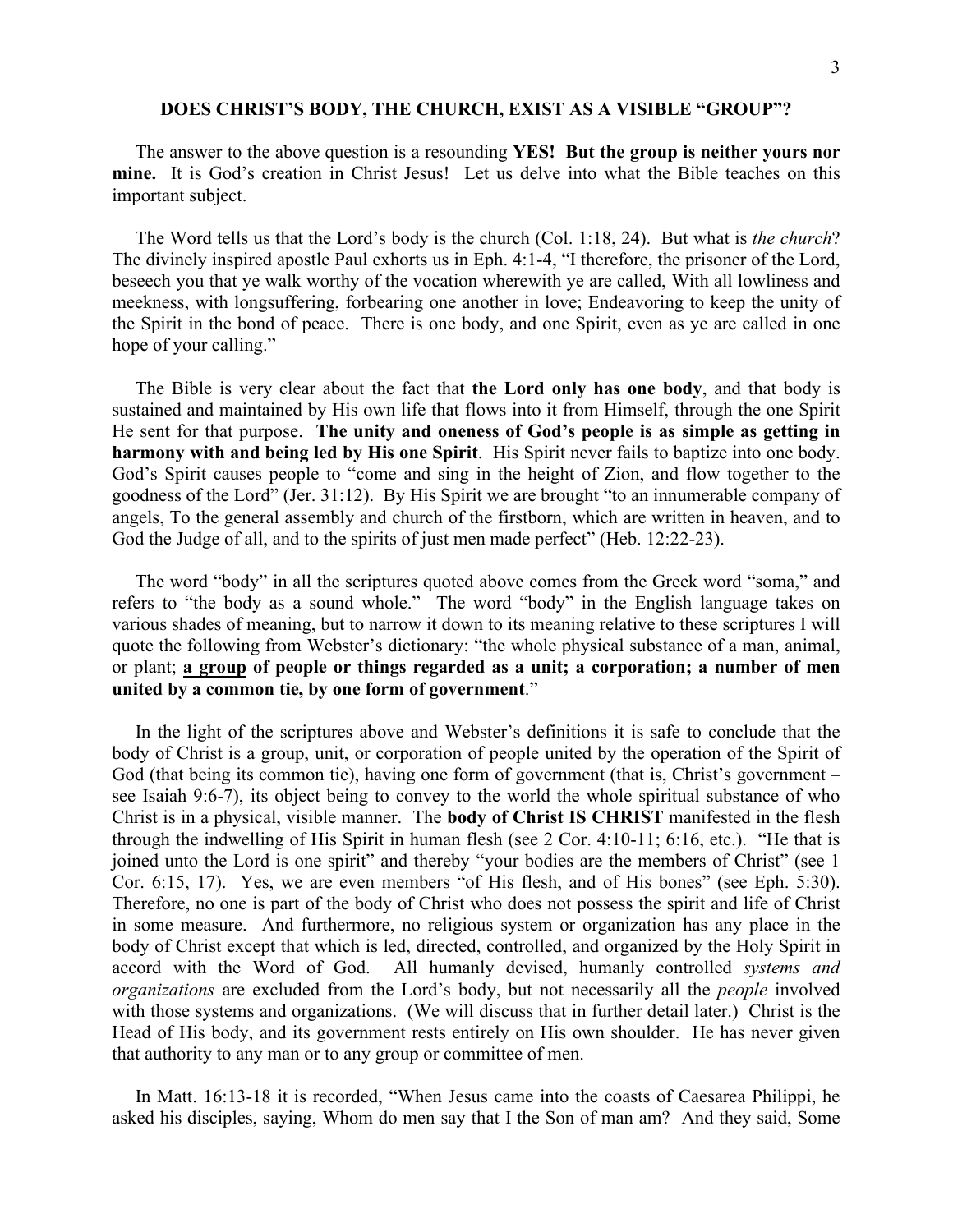say that thou art John the Baptist: some, Elias; and others, Jeremias, or one of the prophets. He saith unto them, But whom say ye that I am? And Simon Peter answered and said, Thou art the Christ, the Son of the living God. And Jesus answered and said unto him, Blessed art thou, Simon Barjona: for **flesh and blood hath not revealed it unto thee, but my Father which is in heaven**. And I say also unto thee, That thou art Peter, and **upon this rock I will build my church; and the gates of hell shall not prevail against it**."

 Also in Luke 10:21-22 we read, "In that hour Jesus rejoiced in spirit, and said, I thank thee, O Father, Lord of heaven and earth, that thou hast hid these things from the wise and prudent, and hast revealed them unto babes; even so, Father; for so it seemed good in thy sight. All things are delivered to me of my Father; and no man knoweth who the Son is, but the Father; and who the Father is, but the Son, and **he to whom the Son will reveal him**."

 **Just as Christ and the Father can only be recognized by a divine revelation, so the church can only be recognized by the same**. The body of Christ discovers and embraces itself by Jesus Christ and God the Father being revealed to the human heart and soul through the Holy Spirit. It is upon this solid rock of divine revelation that the church is built, and the gates of hell can never prevail against that revelation. It is a revelation of spiritual understanding and knowledge. **Inasmuch as Christ indwells and inhabits our own spirit, soul and body and we walk in fellowship with Him in the Spirit, we will be able to discern His body**. The apostle John said, "That which we have seen and heard declare we unto you, that ye also may have fellowship with us: and truly our fellowship is with the Father, and with his Son Jesus Christ." (1 John 1:3).

 When Jesus Christ was in the world, the world perceived Him to be but another man among men. But the thing that made Him the real Christ was His divinity. Although "He was in the world, and the world was made by Him, and the world knew Him not" (John 1:10), Jesus was the real Christ because He was indeed that "holy thing" that was conceived of and anointed by the Holy Spirit (Luke 1:35; John 1:32-34). When Joseph and his mother, Mary, brought Him to the temple in Jerusalem, there were only two people, out of the many hundreds that frequented that place, who recognized who He really was. They recognized Him because they were in tune with the Holy Spirit and the Spirit bore them witness by revelation (see Luke 2:25-38). To the rest of the folk there, He was just another baby boy.

 It is the same with Christ's body, the church, today. It is perceived by the world as just another church among churches, another sect among sects, its system as just another religion among religions. To the Jews it was but "the sect of the Nazarenes" (Acts 24:5). But the thing that makes the church the real church, the body of Christ, is its connection with divinity. Although "the world knoweth us not, because it knew Him not" (1 John 3:1), the church is indeed the real body of Christ because it is conceived of, anointed, and led by the Holy Spirit (John 3:3-8; 1 John 2:27; 4:13; Rom. 8:14).

 In Eph. 2:18 it is stated that through Christ we all "have *access by one Spirit* unto the Father." Those who truly access God by the Spirit gain the revelation of the knowledge of Jesus Christ. Thereby they are able to discern the body that is conceived, led, and organized by Him. Christ's sheep recognize and know His voice (John 10:4-5). There is but one true fold and one Shepherd, and "unto Him shall the gathering of the people be" (Gen. 49:10). All who are gathered unto Him become spiritually quickened with Him, and they all are raised up *together* and made to sit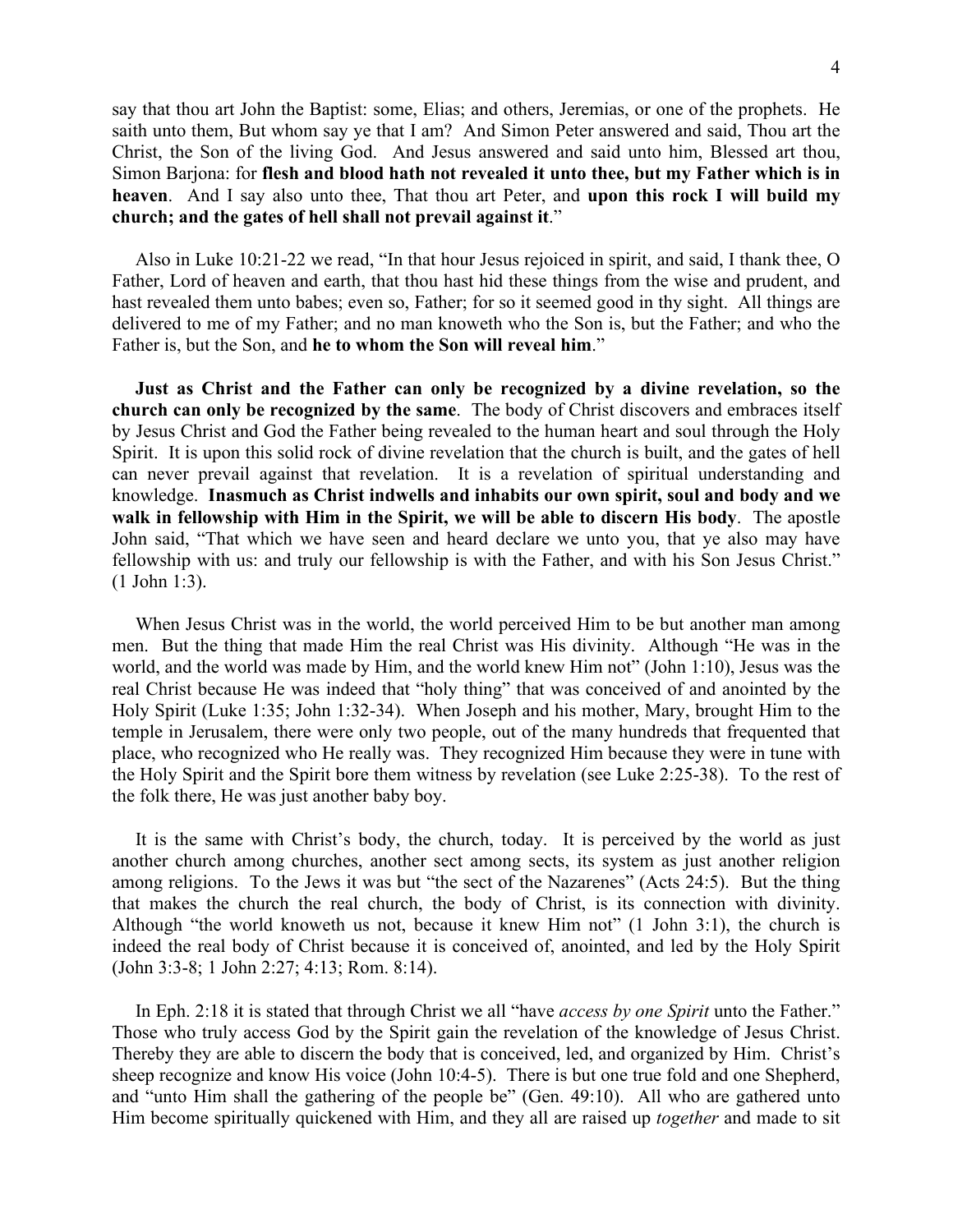*together* in heavenly places in Him (Eph. 2:1-6). Sharing this heavenly fellowship with Jesus in the Spirit makes these spiritually quickened ones all of one heart, soul, and mind. "For both He that sanctifieth and they who are sanctified are all of one: for which cause he is not ashamed to call them brethren." Heb. 2:11. They have their ears tuned to hear what the Spirit is saying to the churches (congregations) (Rev. 2:7, 11, 17, 29; 3:6, 13, 22). There is no discord or confusion when and where people sit in heavenly places in Christ and are connected with, tuned to, and led by His Spirit.

 Every member of the body is born of the Spirit (John 3:3-8) and is set into the body as it pleases God. As each member follows on to drink of that Spirit of which he or she is born and made part of the body, fully consecrating his or her personal body and soul to the will of God, he or she becomes "sanctified, and meet for the master's use, and prepared unto every good work" (2 Tim. 2:21). He or she will then receive "unction" or "anointing" from the Spirit that inspires, illuminates, teaches, and interprets the Word of God. And that which each member learns from this anointing is all truth – never a lie included (1 John 2:20, 27). "And all thy children shall be taught of the LORD; and great shall be the peace of thy children. In righteousness shalt thou be established … This is the heritage of the servants of the LORD, and their righteousness is of me, saith the LORD." Isa. 54:13,14a, 17b.

 By the Spirit every member is set into Christ's body, individually gifted and endowed according to the will and purpose of God for the overall benefit and profit of the entire body. The whole body is alive with the presence of Christ flowing in and through each member by the Spirit. Those who are inspired and directed by the Spirit to prophesy "speak unto men to edification, and exhortation, and comfort," and "ye may all prophesy one by one, that all may learn, and all may be comforted" (1 Cor. 14:3, 31). Thus "the whole body fitly joined together and compacted by that which every joint supplieth, according to the effectual working in the measure of every part, maketh increase of the body unto the edifying of itself in love" (Eph. 4:16). All its growth, advancements or increases are "with the increase of God" (Col. 2:19). "The churches … were edified; walking in the fear of the Lord, and in the comfort of the Holy Ghost, were multiplied." Acts 9:31. **Christ's body only increases where God increases**.

 Christ's body is not a loosely flung, segregated body, disjointed and in opposition with itself in various areas of doctrine and practice, but on the contrary, it is "fitly joined together and compacted by that which every joint supplieth" (Eph. 4:16). Like as Solomon's temple "was built of stone made ready before it was brought thither: so that there was neither hammer nor axe nor any tool of iron heard in the house, while it was in building" (1 Kings 6:7), so Christ builds His "spiritual house," His church, out of living stones (1 Pet. 2:5), prepared and fitted together by the tempering work of the Holy Spirit. "For … God hath tempered the body together, having given more abundant honour to that part which lacked: That there should be no schism in the body; but that the members should have the same care one for another. And whether one member suffer, all the members suffer with it; or one member be honoured, all the members rejoice with it." 1 Cor. 12:24-26.

 Just as God made the human body to operate in perfect harmony as signals flow by nerve impulses from the brain to every member, telling each member just how and when to move and act, thus motivating and directing the body in an organized and objective manner, so it is with the body of Christ. Signals flow from the Head, Jesus Christ, by the impulses of the Spirit to every member and joint of His body, thus it is motivated and directed in an organized and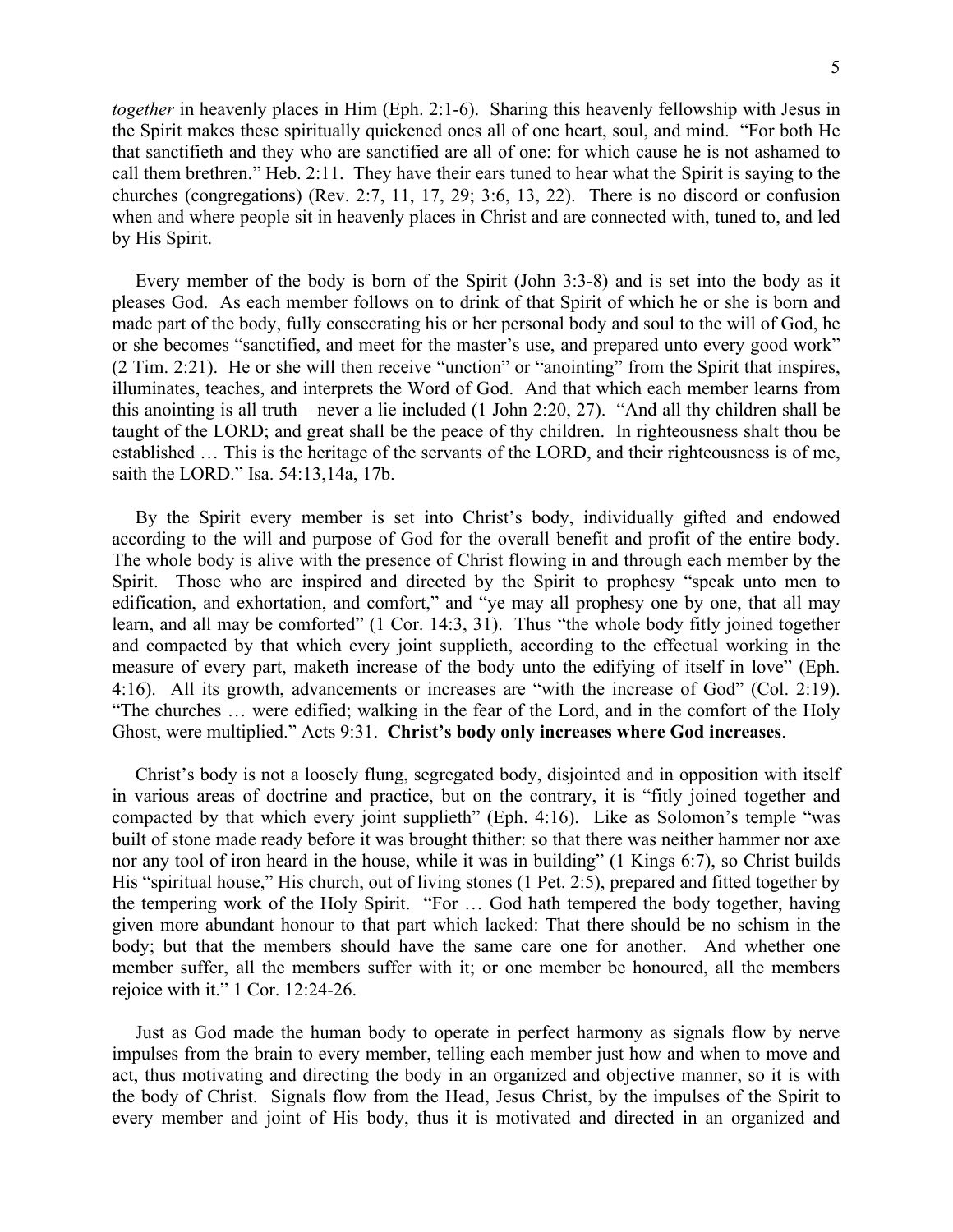objective manner according to the purpose of God. Christ's body is just as organized and objectively motivated as is a sound, healthy human body because of the actual connection every member has with Christ through the Spirit. Not one part of His body is at variance with or opposed to another part.

 "The church reflects "the knowledge of the Son of God" here on earth (Eph. 4:13). In it, members of Christ are made members one of another and are enabled by the Holy Spirit "to comprehend with all saints what is the breadth, and length, and depth, and height; and to know the love of Christ, which passeth knowledge," and "be filled with all the fullness of God" (Eph. 3:18-19). As many as are led by the Spirit of God, they are the sons of God. … The Spirit itself beareth witness with our spirit, that we are the children of God: And if children, then heirs; heirs of God, and joint-heirs with Christ …." Rom. 8:14, 16-17a.

 Our vision, perception, or discernment of the Lord's body will be proportionate according to our fellowship and communion with the Lord in the Spirit. Where there is a loss or lack of this, there will be a proportionate loss or lack of discerning the body of Christ. Backsliding, apostasy, and sectarianism are the inevitable results.

#### **Does Being a Part of a Group Constitute Sectarianism?**

 In the September 1971 issue of the *Faith and Victory* publication, editor Lawrence D. Pruitt wrote as follows:

 "Letters which come to our desk indicate that self-styled promoters of unity are endeavoring to produce a working fellowship among all they think are in the true church …. They denounce *all groups* as bad, terming it 'groupism,' and thinking that is the root cause of division. **Surely, any religious group is bad if it is not the Church that Jesus built**, but He built His Church and said that it was **a city set on a hill that could not be hid**. …The very word 'church' means a called-out assembly or 'distinct body of Christians.' The apostolic church was a separate and distinct group or company of believers. Peter and John knew where their church group was, for 'they went to their own company, and reported all that the chief priests and elders had said unto them.' Acts 4:23." – L. D. Pruitt, *Faith and Victory*, Sept. 1971.

 Also in the Oct. 1975 issue, he says, "The true Church is definitely a visible group – a called out body of saints – but not in the sectarian sense of carnal groupism, factions, or parties which are fostered by schismatic spirits."

 The above statements are true and firmly supported by the Word of God. Let's investigate this subject. First, let's consider the city of God!

 Jesus said, "I am the light of the world: he that followeth me shall not walk in darkness, but shall have the light of life" (John 8:12). And, He told His followers, "Ye are the light of the world. A city that is set on an hill cannot be hid" (Matt. 5:14). Also, we read in Revelation 20:9 about the satanic forces going up on the breadth of the whole earth and compassing "the beloved city: and fire came down from God out of heaven and devoured them." This shows us the location of the city on the hill. The "city" is located over "the breadth of the earth." It's a worldwide city, yet, compassed by opposing forces of evil on every side! This corresponds with the vision Nebuchadnezzar saw regarding the stone that became a great mountain and filled the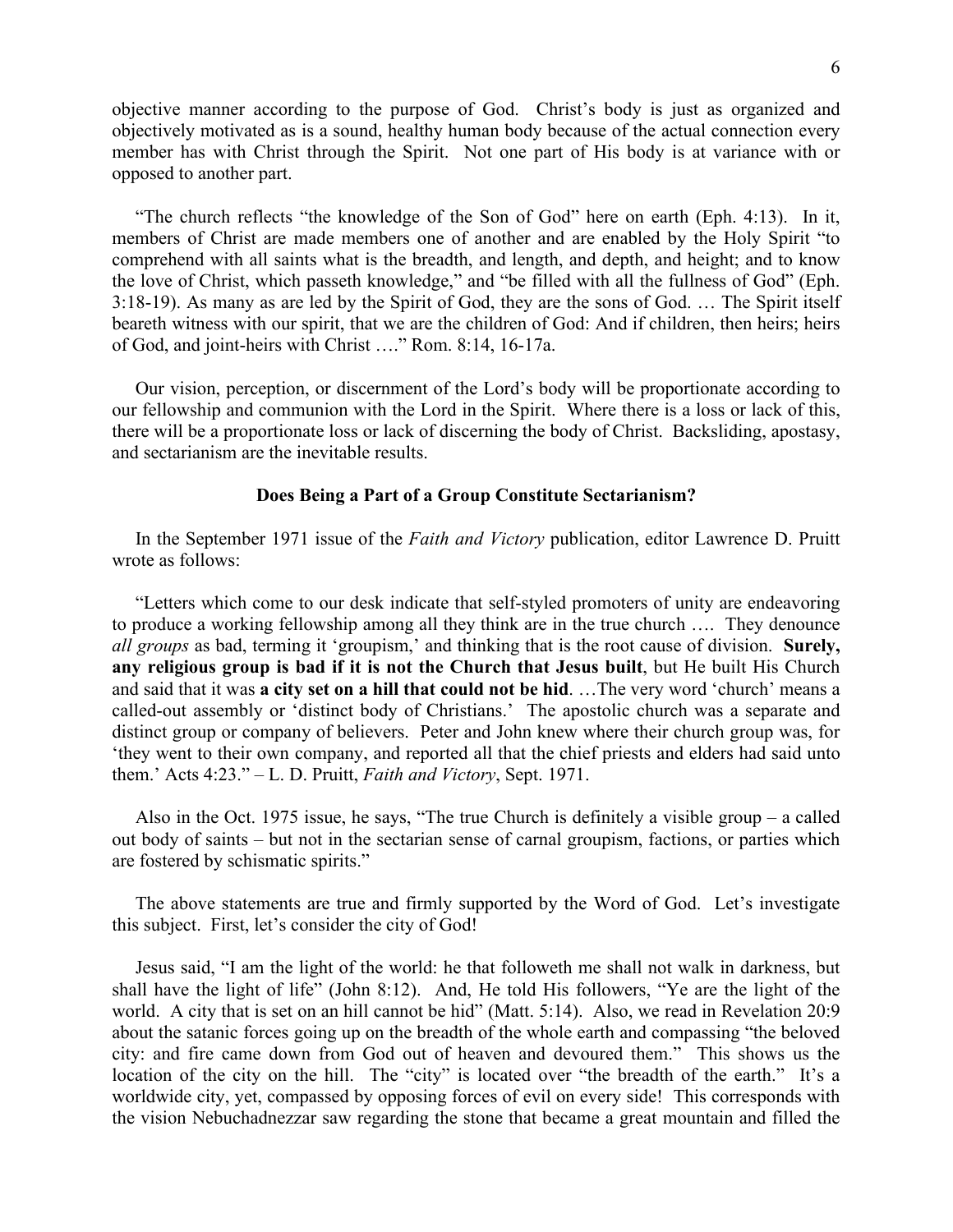whole earth (Dan. 2:34-35). Think about the following author's definition and description of this great worldwide city.

#### "This is the city – **a collage of people who have embraced the benefits of living in close proximity, under the authority of the same government**.

 "Christians are the light of the world, cities that are set on hills and cannot be hidden. We are neither isolated nor alone. **We are not self-governed but are under the authority and kingship of our Lord and Savior Jesus Christ!**

 "No matter where one travels throughout the world and no matter the race, language, or culture, **the spirit and atmosphere of the cities of God are the same because they are part of the same kingdom**.

 "Their histories run parallel. They have like stories of battles fought and victories won. Stories of press, resistance, and triumph. We hear grand descriptions of their towers, bulwarks, and palaces. These are the stories that inspire us, and we determine to experience this kingdom for ourselves.

 "As we start the journey, we too, encounter strong oppositions and discouraging setbacks. But the richness of the kingdom, and the love of the King, propels us and draws us as it did the prior generations.

#### **"Then we enter! We arrive! And oh, what a city! What a kingdom! What a King!"**

– Darrell Johnson

 The prophet Isaiah, foreseeing this glorious worldwide city, this kingdom, this government, foretold its accomplishment on this wise: "For every battle of the warrior is with confused noise, and garments rolled in blood; but **this shall be with burning and fuel of fire**. For unto us a child is born, unto us a son is given: and the government shall be upon his shoulder: and his name shall be called Wonderful, Counsellor, The mighty God, The everlasting Father, The Prince of Peace. **Of the increase of his government and peace there shall be no end**, upon the throne of David, and upon his kingdom, to order it, and to establish it with judgment and with justice from henceforth even for ever. **The zeal of the LORD of hosts will perform this**." (Isa. 9:5-7).

 The zeal of the Lord of hosts began to perform this "when the day of Pentecost was fully come, … and suddenly there came a sound from heaven as of a rushing mighty wind, and it filled all the house where they were sitting. And there appeared unto them cloven tongues like as of fire, and it sat upon each of them. And they were all filled with the Holy Ghost." (Acts 2:1-4). In Apostle Peter's sermon that followed, he said, "Men and brethren, let me freely speak unto you of the patriarch David, that he is both dead and buried, and his sepulchre is with us unto this day. Therefore being a prophet, and knowing that God had sworn with an oath to him, that of the fruit of his loins, according to the flesh, he would raise up Christ to sit on his throne; He seeing this before spake of the resurrection of Christ. … This Jesus hath God raised up, whereof we all are witnesses. Therefore being by the right hand of God exalted, and having received of the Father the promise of the Holy Ghost, he hath shed forth this, which ye now see and hear." (Acts 2:29-33).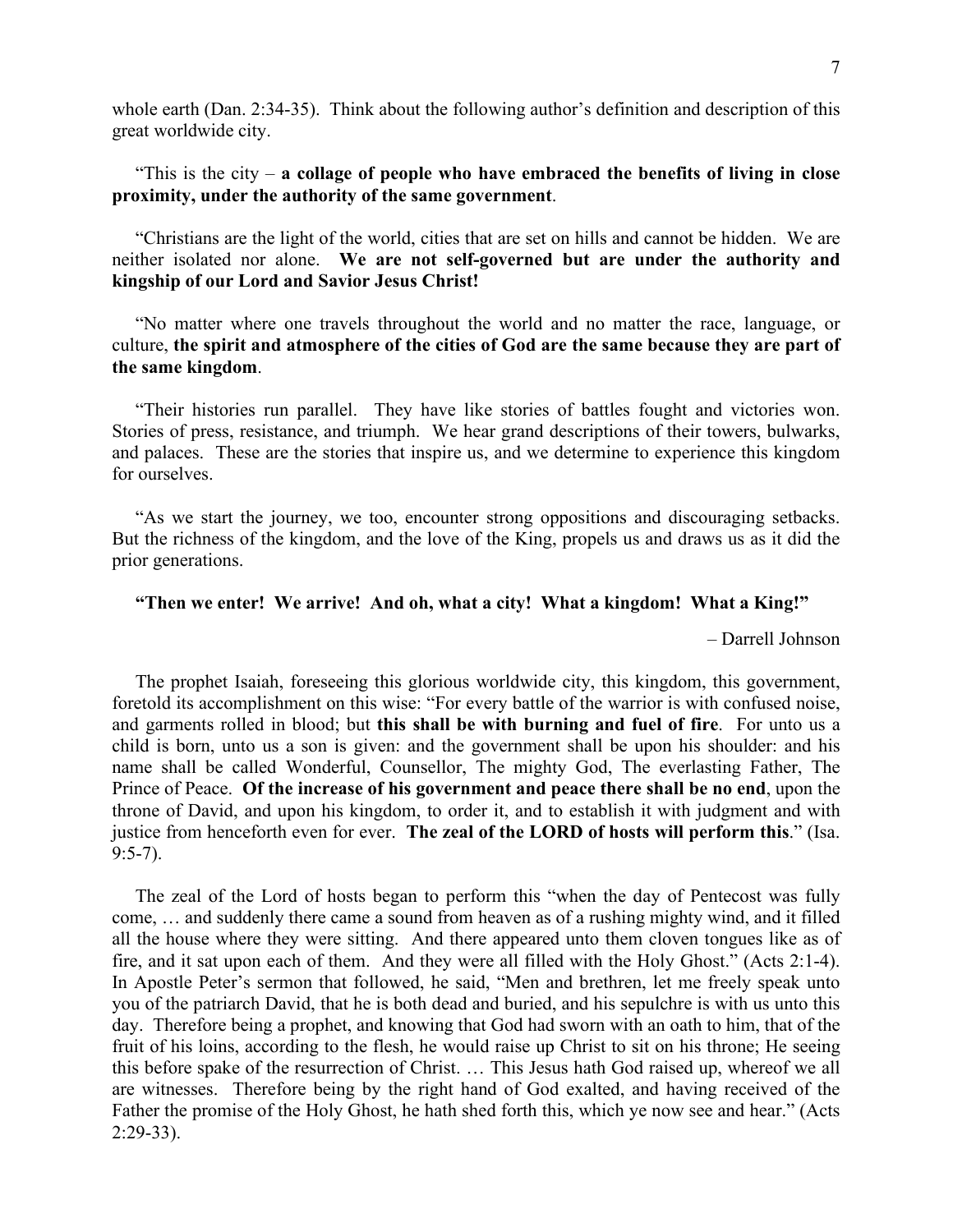The Hebrew writer, in observation of the Lord's work performed, said, "But ye are come unto mount Sion, and unto the city of the living God, the heavenly Jerusalem, and to an innumerable company of angels, To the general assembly and church of the firstborn, which are written in heaven, and to God the Judge of all and to the spirits of just men made perfect, And to Jesus the mediator of the new covenant … . Wherefore we receiving a kingdom which cannot be moved, let us have grace, whereby we may serve God acceptably with reverence and godly fear: For **our God is a consuming fire**." (Heb. 12:22-24, 28-29).

 Again, Isaiah, prophesying of this long before it came to pass, said, "The sinners in Zion are afraid; fearfulness hath surprised the hypocrites. Who among us shall dwell with the devouring fire? who among us shall dwell with everlasting burnings? He that walketh righteously, and speaketh uprightly ..." (Isa. 33:14-15a).

 This is how the Lord builds His city, the heavenly Jerusalem – the collage of people who live under His government. He establishes it "with burning and fuel of fire!" (Isa. 9:5). **All who abide in the city must dwell with the devouring fire!**

 John the Baptist also foresaw this when he said, "Repent ye: for the kingdom of heaven is at hand. ... I indeed baptize you with water unto repentance: but he that cometh after me is mightier than I, whose shoes I am not worthy to bear: he shall baptize you with the Holy Ghost, and with fire: Whose fan is in his hand, and he will throughly purge his floor, and gather his wheat into the garner; but he will burn up the chaff with unquenchable fire." (Matt. 3:2, 11-12).

#### **The Holy Ghost Structures and Animates the Body of Christ!**

 **The visible body of Christ here in this world is a Holy Spirit-led, Holy Spirit-directed group of people**. It consists of people who "walk not after the flesh, but after the Spirit," who have obtained freedom from the law of sin and death through the law of the Spirit of life in Christ Jesus (Rom. 8:1-2). **They are acquainted with the Spirit's devouring fire, the fire of divine love which He sheds abroad in their hearts** (Rom. 5:5). **It is this Spirit that animates the body of Christ and tempers it together into a visibly corporate structure.** "By this shall all men know that ye are my disciples, if ye have love one to another." (John 13:35) The church is God's new creation in Christ and the love of Christ is always on display in this new creation.

> "Oh, wonders of redemption! We gaze in silent awe Upon the new creation, where love is freedom's law."

"Love, the theme of all their praises, Doth in holy bond unite All their hearts, in Him made perfect (Col. 3:14-15), Turned from darkness unto light. Thus the saved in Christ together Dwell in sacred unity In the secret of His presence – Hid away, dear Lord, in Thee."

 This love-oriented group is "the household of God," "built upon the foundation of the apostles and prophets, Jesus Christ Himself being the chief corner stone; In whom all the building fitly framed together groweth unto an holy temple in the Lord: In whom ye also are builded together for an habitation of God **through the Spirit**." (Eph. 2:19-22). Both God the Father and Christ the Son inhabit the fitly-framed building through the Holy Spirit. In this corporation God is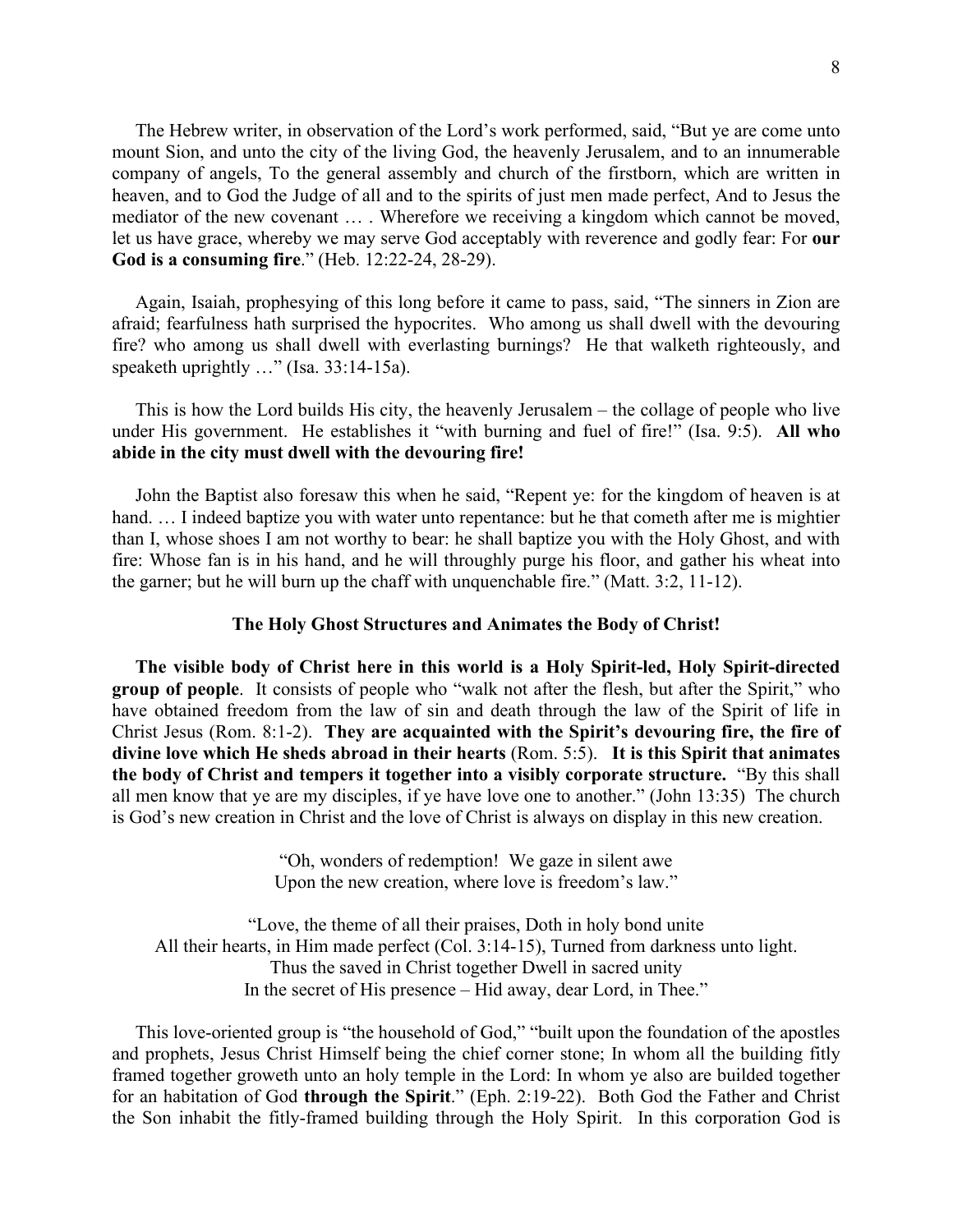"above all, and through all, and in you all" (Eph. 4:6). "For as many of you as have been baptized into Christ have put on Christ. There is neither Jew nor Greek, there is neither bond nor free, there is neither male nor female: for ye are all one in Christ Jesus." Gal. 3:27-28. "For by one Spirit are we all baptized into one body, whether we be Jews or Gentiles, whether we be bond or free; and have been all made to drink into one Spirit." 1 Cor. 12:13. The Holy Spirit imparts the Christ-life to every member in this body, this unit, this corporation, or group. There is nothing in its structure that is in any way foreign to Christ. The Holy Spirit sees well to that! And "no man speaking by the Spirit of God calleth Jesus accursed" (1 Cor. 12:3), for all who drink into the divine Spirit readily recognize the presence of Jesus in every fellow member who drinks of the same Spirit. The Christ-life in one member never rises in opposition to the Christlife in another. Each one, having been baptized into Christ by the Spirit, is bone of His bone and flesh of His flesh (Eph. 5:30), "and every one members one of another" (Rom. 12:5). "He that is joined unto the Lord is one spirit" (1 Cor. 6:17). The Spirit of the Lord and the fruit of that Spirit (Gal. 5:22-23) become the animating force of all who join themselves unto the Lord. "For ye were sometimes darkness, but now are ye light in the Lord: walk as children of light: (**For the fruit of the Spirit is in all goodness and righteousness and truth**;) Proving what is acceptable

 The divine Spirit always brings His subjects under one government, into one body that conveys the Christ-life in a visible manner. Therefore, "beware lest any man spoil you through philosophy and vain deceit, after the tradition of men, after the rudiments of the world, and not after Christ. For in Him dwelleth all the fullness of the Godhead bodily. And ye are complete in Him, which is the Head of all principality and power." (Col. 2:8-10).

unto the Lord." Eph. 5:8-10.

#### **Other Spirits Structure and Animate Opposing Bodies**

 Because there is a real devil, an adversary of all truth and righteousness, who has sought since the time God placed man in Eden to mar every good thing God created, and since he has agents, real demon spirits under his control, it is no wonder that these opposing forces seek to counterfeit God's new creation in Christ. As surely as there exists the Holy Spirit, the Spirit of truth, there are also opposing spirits – spirits of error. And because of this fact, there also exists the Lord's body and other opposing bodies. Every religious group, unit, or corporation is animated and united by some kind of religious spirit. Just as the Holy Spirit animates all who are led by Him, uniting them into one corporate body and making them partakers of the fullness of the Godhead in Christ, so other spirits also unite those who are led by them into corporate bodies, units, or groups, making them partakers of the essence of what they are all about. The Holy Spirit, being "the Spirit of truth," incorporates Christ's body, or group, on the foundation God's own righteousness, goodness, and truth – THE WHOLE TRUTH and nothing but the truth. Absolute honesty and transparency are required of every member of this corporation. Each must willingly and earnestly align personally with the standard of truth – Jesus Christ, the chief corner stone upon which His corporate body is built, compacted, and framed by the Spirit.

 **Other spirits align their corporate structures based on** *partial truth* **– truth mixed with error, or scripture twisted to turn the truth of God into a lie** (Rom. 1:25). "And no marvel; for Satan himself is transformed into an angel of light. Therefore it is no great thing if his ministers also be transformed as the ministers of righteousness; whose end shall be according to their works." 2 Cor. 11:14-15. Jesus also said, "Ye shall know them by their fruits" (Matt. 7:16). Do their fruits align with Galatians 5:22-23? Satan and his ministers are excellent scripture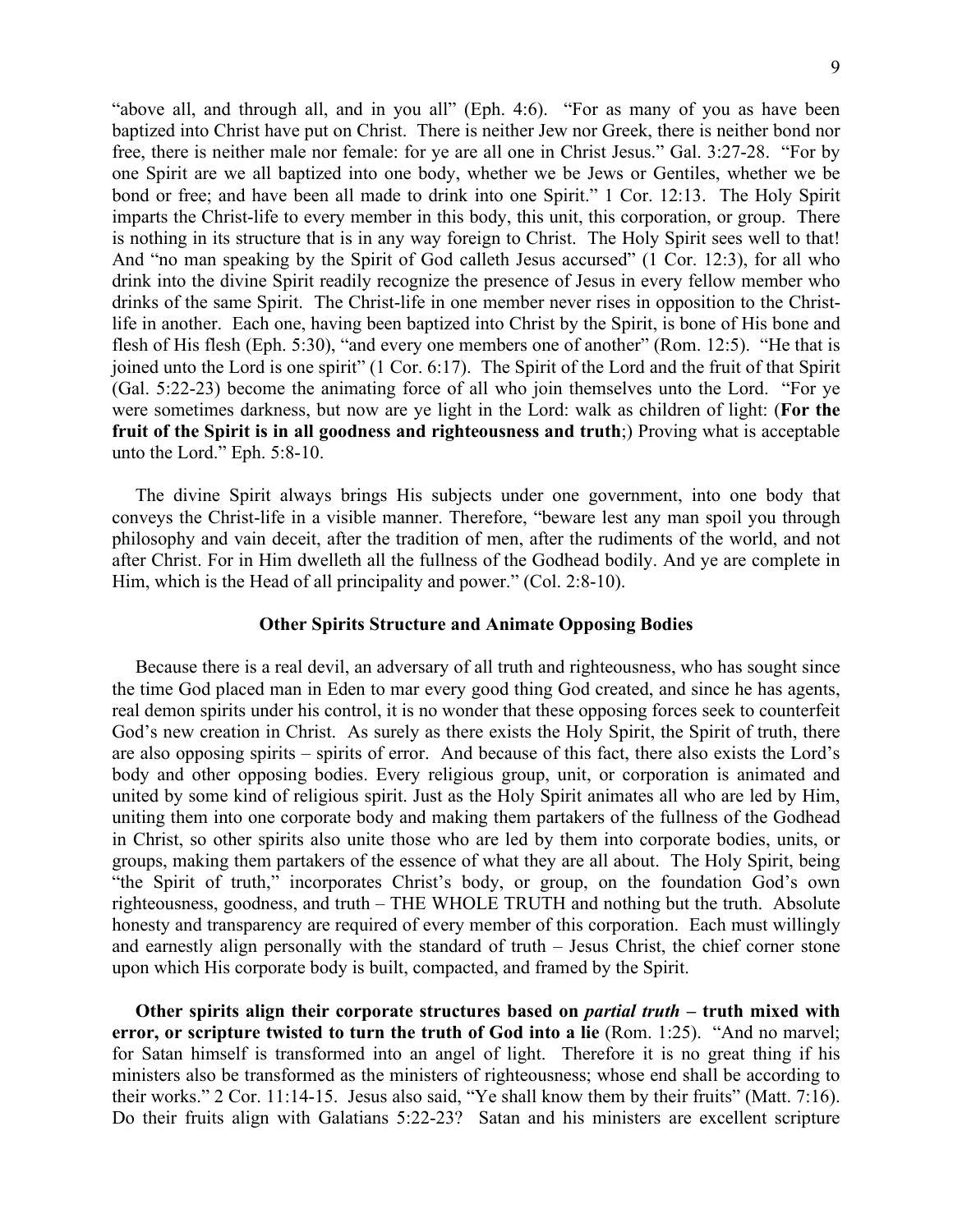quoters and scripture twisters! Satan even quoted scripture when tempting Jesus (Matt. 4:6), but his application was twisted and not in line with the whole truth. Jesus countered Satan's appeal by answering, "It is written again …" (verse 7). There is some kind of false spirit working behind every aspect of twisted or incomplete truth. **The real Spirit of God operates only in the realm of complete truth**. The Christ body, or Christ group, obtains its substance and corporate structure from THE FULLNESS OF TRUTH, as it is in Jesus (Eph. 4:21). **It is impossible for the body of Christ to extend corporate fellowship to other bodies whose spirit, substance, and corporate structure is based on truth and error combined**. **The devouring fire of the Spirit of truth will not allow this!**

 Someone asked the question: "If only people that are recognized by the group can have liberty to minister or operate in meetings, does that not constitute a sectarian group?"

 The answer to the question is "No!" Because the Word says, "And we beseech you, brethren, to **know them which labour among you**, and are over you in the Lord, and admonish you." (1 Thess. 5:12). "And **let these first be proved … being found blameless**." 1 Tim. 3:10. "A man that is an heretick after the first and second admonition reject; Knowing that he that is such is subverted, and sinneth, being condemned of himself." Tit. 3:10-11.

#### **What Constitutes a "Sect" or a "Sectarian Group?"**

 The word "sect" comes from the Greek word "hairesis," which literally means "a choice, i.e., specifically a *party or disunion*: heresy, sect." It is translated "sect" five times in the New Testament and "heresy" or "heresies" four times. Apostle Paul was accused of being a ringleader of the "sect," or heresy of the Nazarenes (Acts 24:5). Paul said, "this I confess unto thee, that after the way which they call heresy (sect), so worship I the God of my fathers." (Acts 24:14). The primitive church of God was considered by those looking on (not discerning the Lord's body or the Spirit that animated it) to be a sect, or a heresy. "As concerning this sect (heresy), we know that every where it is spoken against." (Acts 28:22). So we see that "sect" and "heresy" or "heresies" can be used interchangeably. "For there must be also heresies (sects) among you, that they which are approved may be made manifest among you." 1 Cor. 11:19.

 When heresies, or sects, do arise among the body of Christ it really isn't hard to discern who is approved and who is disapproved if we just simply keep our hearts tuned to the Spirit of truth. **The heretic, or sect-maker, is ALWAYS the one who deviates from truth as it is confirmed by the Spirit**. In the third epistle of John, the apostle said, "I wrote unto the church: but Diotrephes, who loveth to have the preeminence among them, receiveth us not. Wherefore, if I come, I will remember his deeds which he doeth, prating against us with malicious words: and not content therewith, neither doth he himself receive the brethren, and forbiddeth them that would, and casteth them out of the church. Beloved, follow not that which is evil, but that which is good. He that doeth good is of God: but he that doeth evil hath not seen God. **Demetrius hath good report of all men, and of the truth itself**: yea, and we also bear record; and ye know that our record is true." (3 John 9-12).

 Here we see that the "approved" brother was made manifest due to the fact that he was **adhering to "truth" and walking in accord with the Spirit of truth**. Truth divides between the heretics (sect-makers) and the "approved."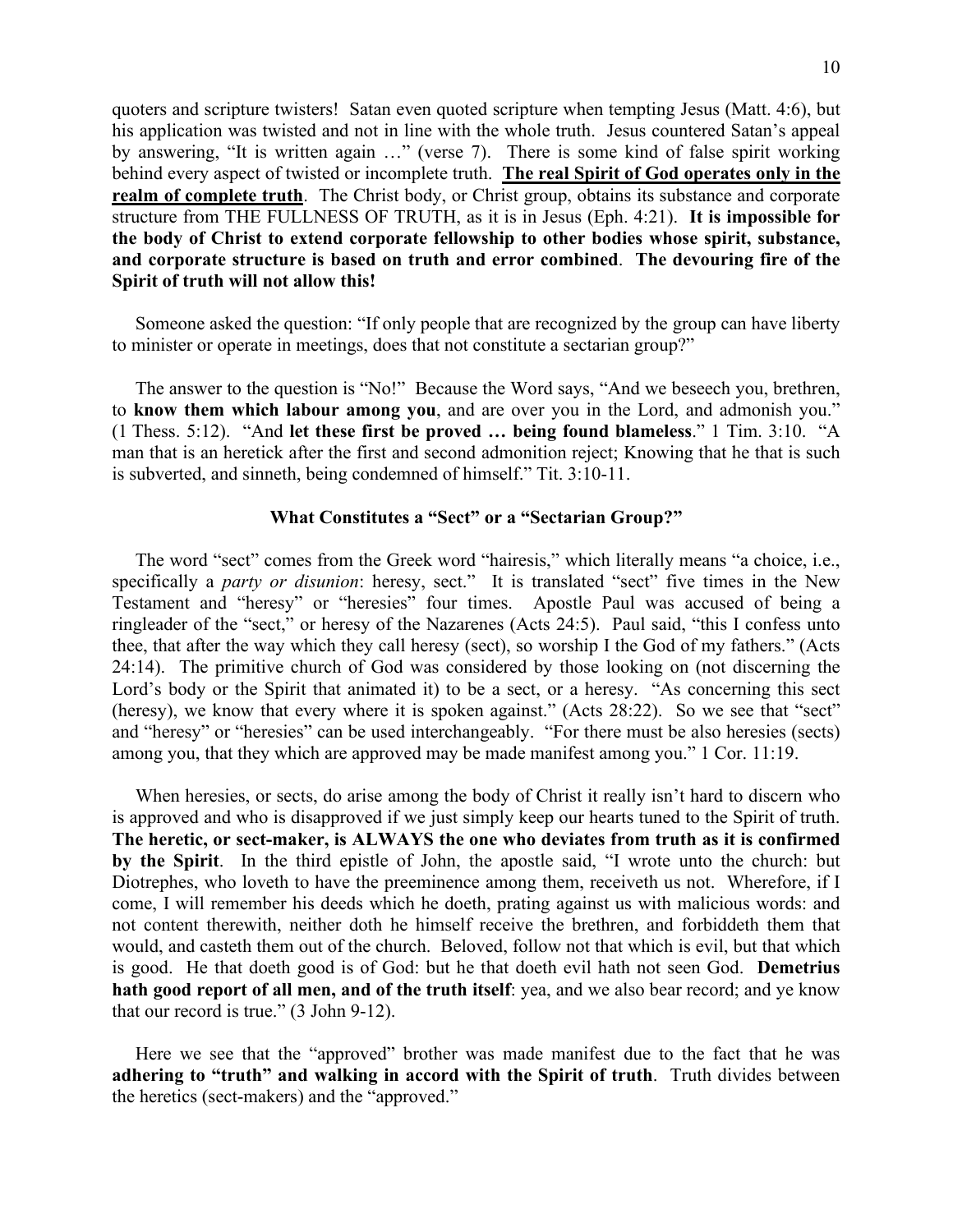Apostle Paul also had to deal with a sectarian spirit at work in the church at Galatia. He addressed them, "O foolish Galatians, **who hath bewitched you, that ye should not obey the truth** …?" "They zealously affect you, but not well; yea they would exclude you, that ye might affect them." (Gal. 3:1a; 4:17). Here again we see a selfishly-motivated party spirit was at work.

 When Christ founded His church, He knew full well that heresies (sects) would arise. There would be men, like Diotrephes, who would become self-centered and self-seeking, who would resist the leadings, checks, and balances of the Holy Spirit, twist and wrest the Scriptures, and thus deviate from the truth. Peter warned that false teachers would come in "among you" and "bring in damnable heresies," or sects, and that by reason of these "the way of truth shall be evil spoken of"  $(2$  Pet. 2:1-2). He also said the unlearned and unstable would wrest scriptures to their own destruction and admonished the saints to "beware lest ye also, being led away with the error of the wicked, fall from your own stedfastness" (2 Pet. 3:16-17).

 **To become a sectarian means to become heretical or a promoter of a "party spirit." A sect usually involves "partial truth" – a part or fraction of the truth, but not the WHOLE TRUTH.** A group of believers may be viewed by critics as being a sect (just as the primitive church was), however, that does not necessarily make them sectarians. The real questions to be addressed should be as follows: "Are they advocating any heresies?" "Is their doctrine and teaching sound and Biblical in both precept and principle?" Just because they gather as a group, or body, does not make them a sect. The Holy Spirit baptizes people into one body and that body is not heretical or sectarian (1 Cor. 12:13). In determining whether or not a group of believers is a sect, ask yourself these questions and answer honestly: "**What spirit is animating the body, or the group**?" "What spirit incorporates it and binds it together?" "What spirit makes people a part of it?" "Does the Spirit of God inhabit it?" "Does the Spirit of God (the Spirit of truth) direct it?" "Does it endorse or advocate anything that is untrue?" Remember, "any thing that defileth," or "whatsoever worketh abomination, **or maketh a lie**" (Rev. 21:27) is excluded from the city, the fold, or group led and governed by Jesus Christ. "When heresies do rise up among the group (which is sure to happen), are those whom God approves made manifest and the heresies and heretics exposed for what and who they are?" Answering these questions carefully and honestly will go a long way in determining whether or not a religious group is just a group among groups or a product of "the Lord's grouping."

"We'll follow the Lord all the way, And close to our Shepherd we'll stay; How blessed to know as we journey below, He's with us by night and by day.

"There's joy in the fold of the Lord, We walk in the light of His Word; We love to obey all the Savior doth say, Thus living in holy accord.

"By rivers of peace we are led, In pastures of love we are fed; We ever rejoice at the sound of His voice, Redeemed by the blood He has shed."

 Sectarian groups usually, if not always, pivot on some point of theology or ideology. The animation of each is the spirit that promotes whatever "heresy" or area of doctrine or practice its founder or leaders were seduced in. In other words, its basis lies in whatever area someone failed to heed and follow the voice of the true Shepherd of the sheep. As we have noted, the words "heresy" and "sect" come from the same Greek word, "hairesis," which literally means "a choice, a party, or disunion." A sect is ALWAYS the result of a disunion from the leadings of the true Spirit of God on the part of someone, or some ones. We can become disjointed with the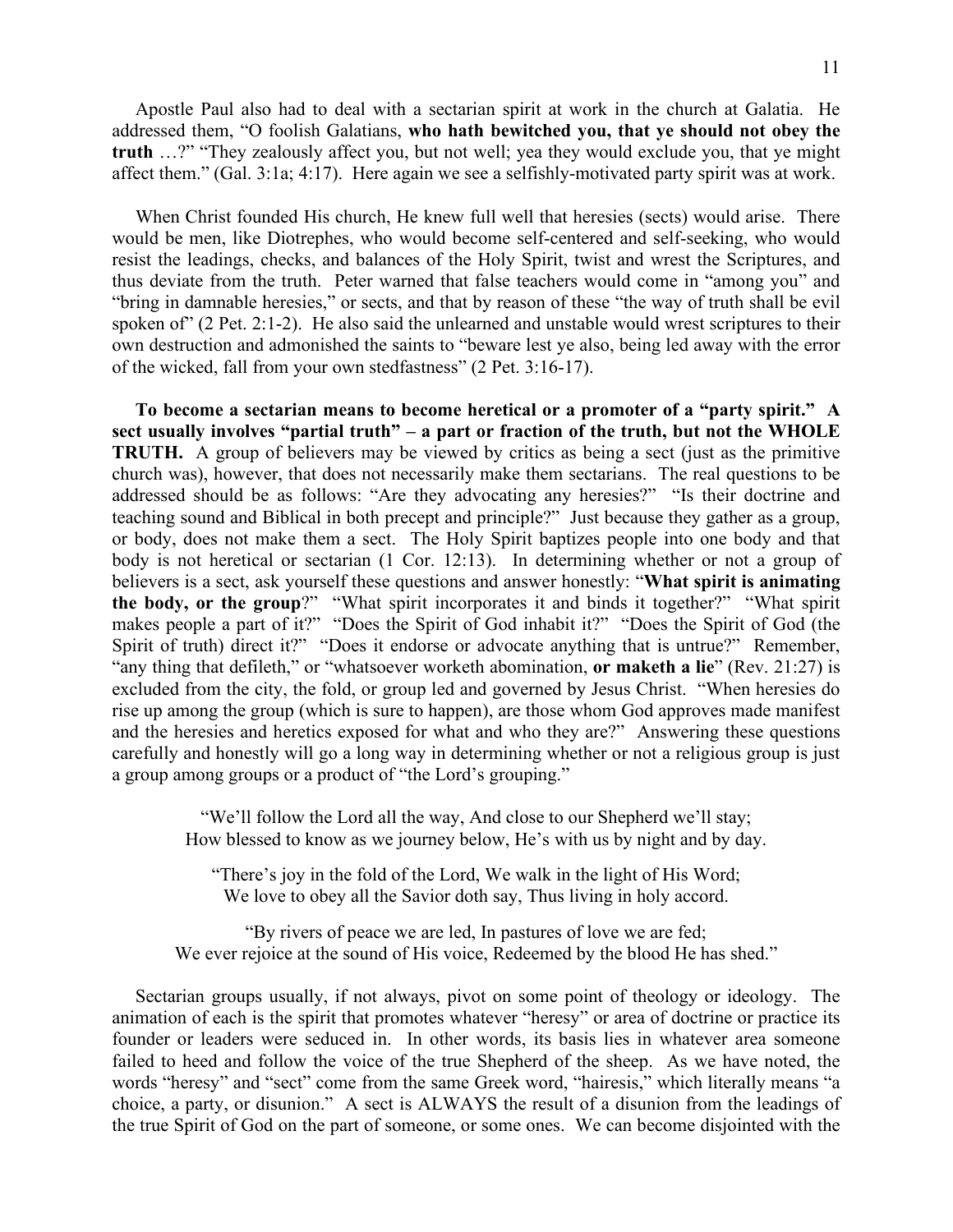body of Christ because of spiritual choices we make. God wants none of His children to have any connection or identification with any heresy, sect, or schism. To do so is to grieve the Holy Spirit and make one's soul vulnerable to other spirits. "This I say then, Walk in the Spirit (the Spirit of truth), and ye shall not fulfil the lust (or works) of the flesh." Gal. 5:16. One of those "works" is "heresies" (Gal. 5:20).

 A common approach to religion is, "it doesn't really matter which group you fellowship with just as long as you love and serve the Lord." Beware! Is that a Bible doctrine, or is it part of a deceitful, humanistic philosophy? Is that not the same as saying you can choose to fellowship any schism, sect, or heresy you please and still serve the Lord? Your choice in this matter will mean the difference in whether, or not, you attain to the measure of the stature of the fullness of Christ. Be sure that if you choose to take your spiritual meat and drink at a table that is not spread by the Spirit of the Lord you will soon be spoiled! You will soon cease to discern the Lord's body. The Bible says, "Wherefore come out from among them, and be ye separate, saith the Lord, and touch not the unclean thing; and I will receive you, And will be a Father unto you, and ye shall be my sons and daughters, saith the Lord Almighty." (2 Cor. 6:17-18). In coming out from among them, where should we go? Just simply resort to the Lord's body! **You'll find it, identify it, and be a part of it simply by conforming to every precept and principle of God's Word and being led by His Spirit**. "And it is the Spirit that beareth witness, because the Spirit is truth." 1 John 5:6. The Holy Spirit will bear witness to truth wherever and in whomever truth is found. The same Spirit will also bear witness to error wherever and in whomever error is found.

#### **Can the Sheep of Christ's Fold Become Scattered?**

 "They shall ask the way to Zion with their faces thitherward, saying , **Come, and let us join ourselves to the LORD in a perpetual covenant that shall not be forgotten**. My people hath been lost sheep: Their shepherds (pastors) have caused them to go astray, they have turned them away on the mountains [religious high places]: They have gone from mountain to hill [one church group to another], they have forgotten their resting place [the Shepherd's fold]." Jer. 50:5-6.

 There can be sheep (truly born-again souls) scattered among various "groups" who hold heretical doctrines and systems of worship, but those folds are not their "native home." Their "native home" is "Zion," the Shepherd's fold – the place where the Spirit of truth is guiding, leading, and directing the flock and confirming its territorial boundaries. It is the Spirit's moving in conjunction with the Word that enables every honest, born-again soul to discern and identify "the heavenly Jerusalem" – **their native home!** (Heb. 12:22-23). **Home is where the devouring fire is burning!** Get well acquainted with the fire! You'll know it when you feel it! "Yes, '**tis love, 'tis burning love divine**, filling all my soul's desire!" **Love devours carnality, or selfishness, from which springs heresies and all other works of the flesh**. "Oh, Thou in whose presence my soul takes delight!" Let your soul gravitate to the Lord's presence – to the burning fire of divine love! Don't be discouraged in searching! **The very fact that there are counterfeit groups is proof that there is a genuine!** Just simply join yourself to the Lord in a perpetual covenant, then follow the Shepherd's voice. He will lead you to where the living waters are flowing and the green pastures are growing (see Psa. 23:1-2). "The voice of my beloved! Behold, he cometh leaping upon the mountains, skipping upon the hills." Song of Sol. 2:8. "Tell me, O thou whom my soul loveth, where thou feedest, where thou makest thy flock to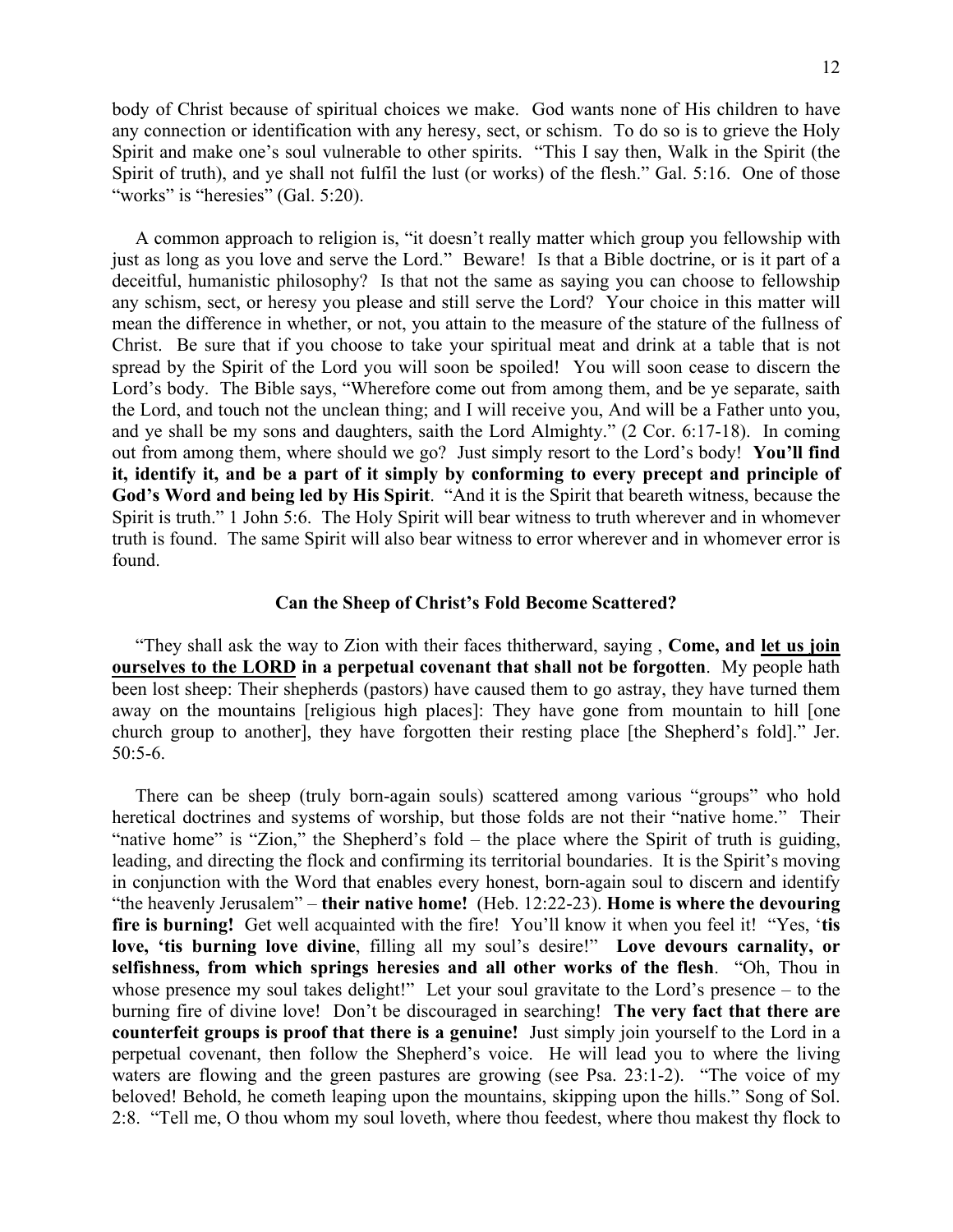rest at noon: for why should I be as one that turneth aside by the flocks of thy companions? If thou know not, O thou fairest among women, go thy way forth by the footsteps of the flock, and feed thy kids beside the shepherds' tents." Song of Sol. 1:7-8.

#### **The Shepherd's Flock Not Based on Reformers or Movements**

 "Why should I be as one that turneth aside by the flocks of thy companions?" Song of Sol. 1:7. "And think not to say within yourselves, We have Abraham to our father: for I say unto you, that God is able of these stones to raise up children unto Abraham. And now also the axe is laid unto the root of the trees: therefore **every tree which bringeth not forth good fruit is hewn down, and cast into the fire**." Matt. 3:9-10.

 Through the centuries of time the Lord has blessed the labors of various men who have risen and placed emphasis on some aspect of truth in God's Word that had been obscured beneath the rubbish of apostate religion. Movements, or groups, sprang up from their labors. But, as a brother in Christ said many years ago, **"The Lord is not married to any** *movement***; He's married to the truth."** Inasmuch as those movements adhered to the Word and the Spirit for their guidance, the blessings of the heavenly Shepherd rested upon them, leading them into deeper depths and higher heights in God. But later, something went wrong in most cases! The followers of the reformers became misdirected in their focus and began to deviate from the Word and the Holy Spirit's leadership in interpreting and applying the Word. They incorporated some wood, hay, and stubble upon the Foundation their reformer was endeavoring to extol. Thus, we have not only sectarian (party spirit) groups that sprang from heretics but also sectarian groups that sprang from less-than-Spirit-filled, professed followers of men who were truly blessed and used of God in extending His kingdom. Unfortunately, because of a lack of *spirituality* among Christians (that is, the lack of being "**filled**" with the Spirit), carnal groupism has been repeated time and again since the dawning of Christianity. Listen to what Apostle Paul says about it:

 "And I, brethren, could not speak unto you as unto spiritual, but as unto carnal, even as unto babes in Christ. I have fed you with milk, and not with meat: for hitherto ye were not able to bear it, neither yet now are ye able. For ye are yet carnal: for whereas there is among you envying, and strife, and divisions, are ye not carnal, and walk as men? For while one saith, I am of Paul; and another, I am of Apollos; are ye not carnal? Who then is Paul, and who is Apollos, but ministers by whom ye believed, even as the Lord gave to every man? I have planted, Apollos watered; but **God gave the increase**. **So then neither is he that planteth any thing, neither he that watereth; but God that giveth the increase**. Now he that planteth and he that watereth are one: and every man shall receive his own reward according to his own labour. For **we are labourers together with God**: ye are God's husbandry, ye are God's building. According to the grace of God which is given unto me, as a wise masterbuilder, I have laid the foundation, and another buildeth thereon. **But let every man take heed how he buildeth thereupon. For other foundation can no man lay than that is laid, which is Jesus Christ**. Now if any man build upon this foundation gold, silver, precious stones, wood, hay, stubble; Every man's work shall be made manifest: for the day shall declare it, because **it shall be revealed by fire**; and the fire shall try every man's work of what sort it is. If any man's work abide which he hath built thereupon, he shall receive a reward. If any man's work shall be burned, he shall suffer loss: but he himself shall be saved; yet so as by fire." 1 Cor. 3:1-15.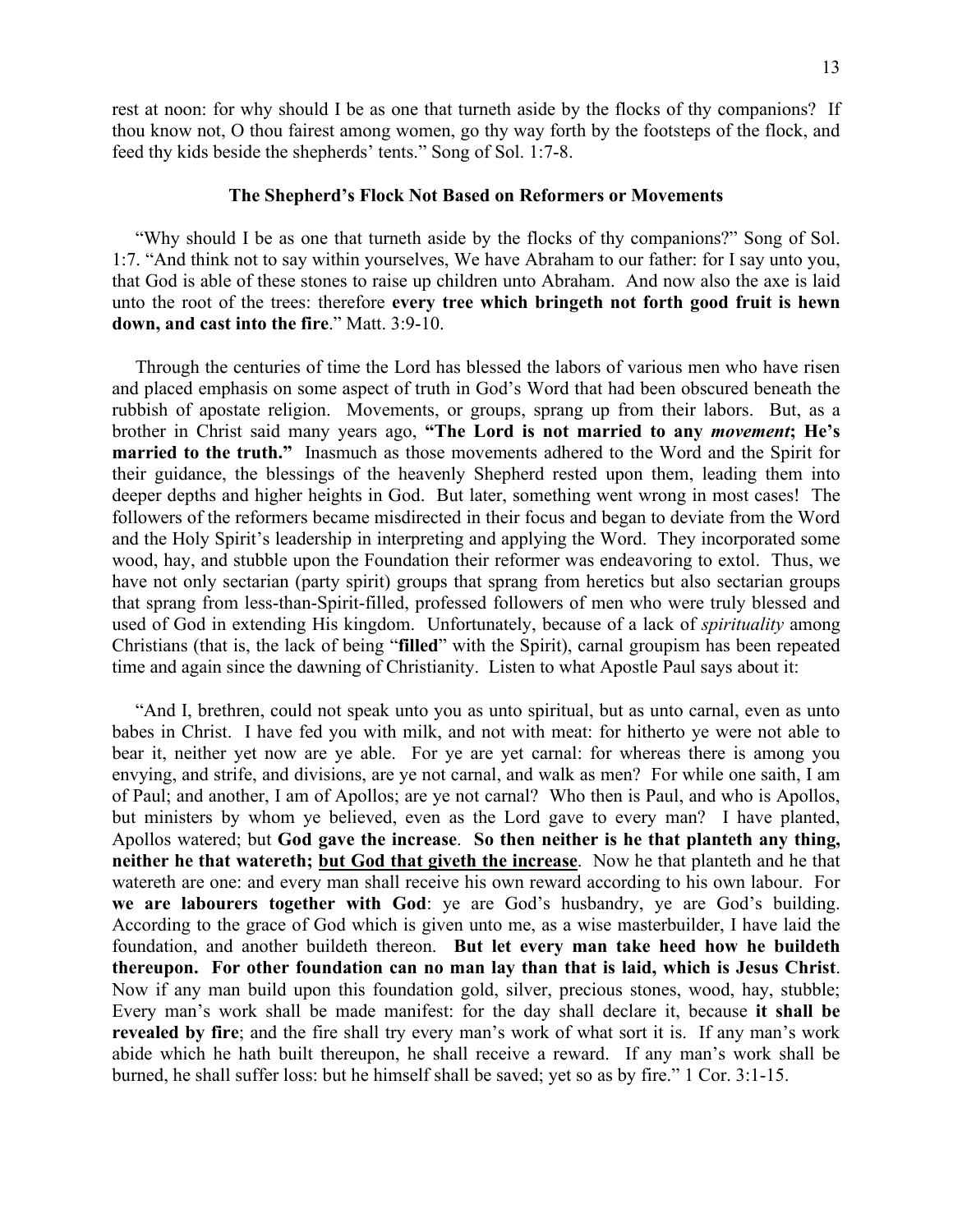Again, as Isaiah prophesied, this battle "shall be with burning and fuel of fire. … The zeal of the LORD of hosts will perform this" (Isa. 9:5-7).

 "Wherefore we receiving a kingdom which cannot be moved, let us have grace, whereby we may serve God acceptably with reverence and godly fear: For our God is a consuming fire." Heb. 12:28-29.

 "… He shall baptize you with the Holy Ghost, and with fire: Whose fan is in his hand, and he will throughly purge his floor, and gather his wheat into the garner, but he will burn up the chaff with unquenchable fire." Matt.  $3:11b - 12$ .

 Who is willing to commit his life and his works to the burning, purging fire of the Holy Spirit and suffer the loss of his chaff (or wood, hay, and stubble) to the Spirit's burning flame? We can do nothing about the stubble that men have built on the Foundation through the passing of time, but we can allow the Spirit to burn up our chaff and throughly purge the floor of our own hearts.

Let the Fire Fall on Me

"Lord, I would be wholly thine, I would do Thy will divine, From the world and sin and self I would be free; On the altar now I lie, And with all my heart I cry, Let the holy fire from Heaven fall on me.

"I would have sufficient grace Ev'ry foe to bravely face, And an overcomer evermore to be; That I well may fill my place, and that I may win the race, Let the holy fire from Heaven fall on me.

"Holy Spirit from above, Fill my longing soul with love, Till **the Master's image** all in me may see; Make me gentle, true, and kind, Meek of heart and humble mind, Let the holy fire from Heaven fall on me.

"In the kingdom I would stay, There to labor night and day, Any way and anywhere Thy will may be; But that I may do my best, And that others may be blest, Let the holy fire from Heaven fall on me.

Chorus:

"Let the fire fall on me, Let the fire fall on me: The fire of Pentecost, consuming sin and dross, Let the holy fire from Heaven fall on me."

– W. J. Henry

Come Holy Fire

"Come Holy Fire of love to my heart, Flames of Thy holiness sweetly impart; Burning the dross with Thy fire of love, Kindle within me Thy flame from above. All to the altar I gladly resign, Yielded I lay in Thy presence divine.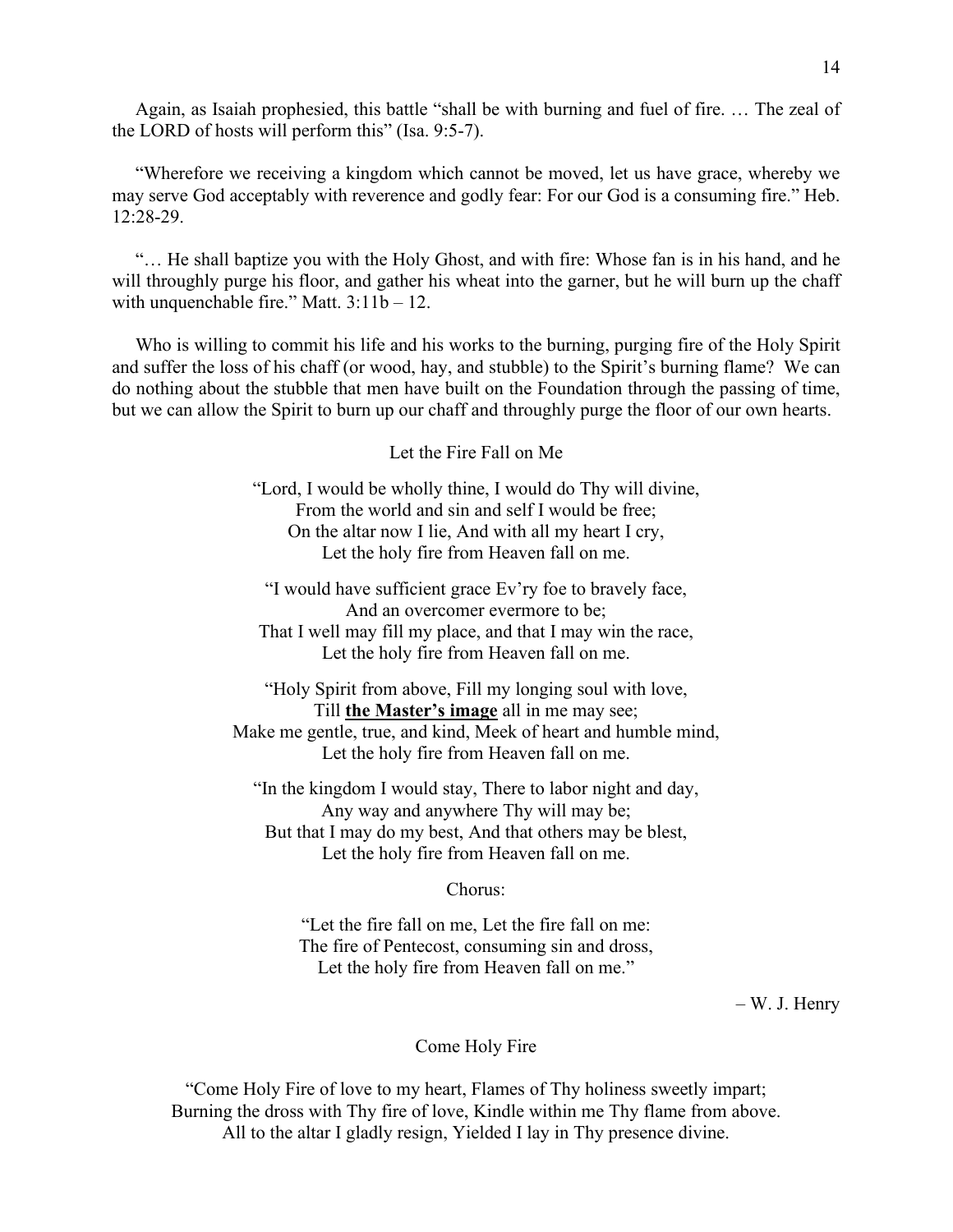Lord, send the fire to sanctify me, Fashion my heart in the likeness of Thee.

"Come Holy Fire of blessing I plead, Send down Thy ocean of fullness indeed. Visit my soul with Thy Heavenly Dove, Pour out Thy boundless resources of love. Fill me and use me to witness for Thee, Perfect salvation and heart purity.

Make me Thy vessel o'erflowing with love, Pointing the lost to their Savior above.

"Come Holy Fire within me I pray, Stamp Thy own sweetness within me to stay. Fill with Thy holy compassionate flame, Deeply engrave with the print of Thy Name. Lord, by Thy love, I would ever be Thine, Walking each day in Thy presence divine. Oh, make me constantly tender and true, Keeping the love of my Jesus in view.

Chorus:

"Send down the fire, my heart to refine, Fill with Thy fullness of love so Divine."

– Mrs. Lena Martin, *Heartland Hymns* #164

#### **How to Discern the Shepherd's Flock – the Lord's Group**

 In 1 John 3:24 and 4:1-3 we read: "He that keepeth his commandments dwelleth in him, and he in him. And *hereby we know that he abideth in us, by the Spirit which he hath given us*. Beloved, believe not every spirit, but try the spirits whether they are of God: because many false prophets are gone out into the world. **Hereby know ye the Spirit of God: Every spirit that confesseth that Jesus Christ is come in the flesh is of God: And every spirit that confesseth not that Jesus Christ is come in the flesh is not of God**: and this is that spirit of antichrist, whereof ye have heard that it should come; and even now already is it in the world."

 This is how we can tell whether or not a spirit is in harmony with God's Spirit: if it confesses through its manifestation in human flesh an identity with the life of Christ, in all humility, holiness, denying ungodliness and worldly lusts (which is what the anointing of the true Spirit of grace teaches us – Tit. 2:11-12), and in keeping unspotted from the world (James 1:27), then we know this is by the influence of the real Spirit of God. But if a spirit manifests evidence of carnality and self-interest, a love for the things of the world, a making provision for the lusts of the flesh, or a disposition to reason around the mandates or the principles of the scriptures, we know that this spirit is not of God, but is a spirit of antichrist. Whoever is not joined to the Lord in one spirit (1 Cor. 6:17), always bearing about in the body the dying of the Lord Jesus, that the life also of Jesus might be made manifest in his body (2 Cor. 4:10) is not confessing that Jesus Christ is come in the flesh, therefore cannot be identified as part of His true body. Again, "they that are Christ's have crucified the flesh with the affections and lusts." (Gal. 5:24). They identify as real members of His flesh and of His bones (Eph. 5:30) because they are crucified with Him (Gal. 2:20; 6:14). They are dead, and their life is hid with Christ in God (Col. 3:3; 2 Cor. 4:11).

 But Paul said, "Many walk, of whom I have told you often, and now tell you even weeping, that they are the enemies of the cross of Christ: Whose end is destruction, whose God is their belly, and whose glory is in their shame, who mind earthly things." (Phil. 3:18-19). Peter said, "For when they speak great swelling words of vanity, they allure through the lusts of the flesh, through much wantonness, those that were clean escaped from them who live in error. While they promise them **liberty**, they themselves are the servants of corruption: for of whom a man is overcome, of the same is he brought in bondage." (2 Pet. 2:18-19). Whoever chooses to give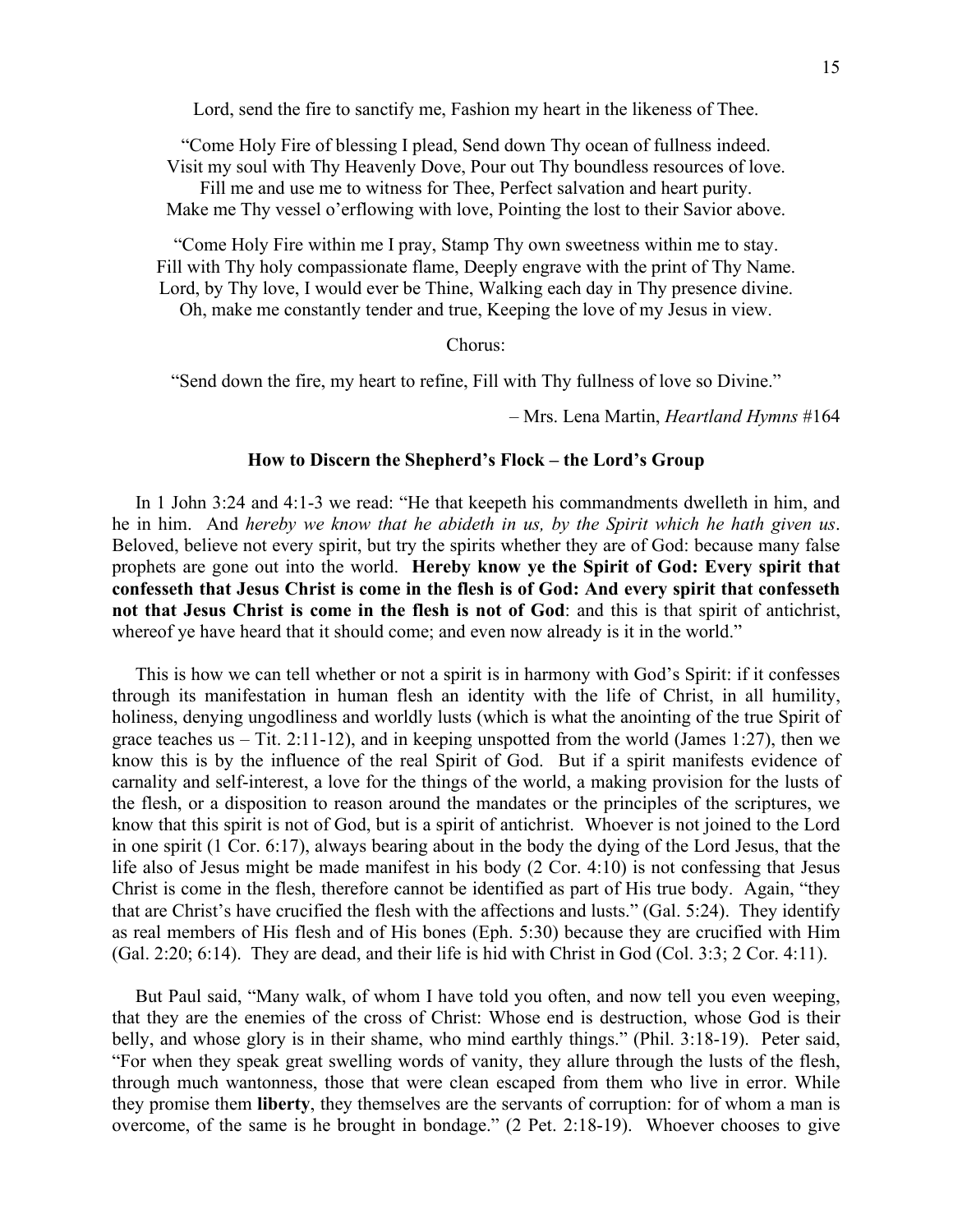liberty to the lust of the flesh, the lust of the eyes, or the pride of life will certainly be brought in bondage to corruption and will imbibe a spirit of antichrist. The apostle John, after warning against the love of the world and the **things** that are in the world, said, "Little children, it is the last time: and as ye have heard that antichrist shall come, even now are there many antichrists; whereby we know that it is the last time. They went out from us, but they were not of us; for if they had been of us, they would no doubt have continued with us: but they went out, that they might be made manifest that they were not all of us." (1 John 2:18-19). Jude said, "These be they who **separate themselves**, sensual, having not the Spirit." (Jude 19).

 People **separate themselves** from Christ's body, His fold, His flock, or group by their choice of spiritual affinity. The body of Christ shares no affinities foreign to the Spirit of Christ. If we choose foreign spiritual affinities, we put ourselves at odds with His body. "Now if any man have not the Spirit of Christ, he is none of his." Rom. 8:9b.

#### **The Basis of True Christian Unity**

 Unity cannot be produced by any other means than the Holy Spirit as He reveals and interprets the will of God to man and man walks in the light of the Spirit's interpretation. We can agree to disregard or overlook doctrinal differences and differences of belief and just all come together and act like we are one body, but that does not make us one body, nor does it produce unity: only a "union," and an imperfect one at best. C. W. Naylor once wrote, "Let all contentions, names and parties, be forsaken FOR THE TRUTH ALONE."

 "In that day (the Gospel Day) shall this song be sung in the land of Judah; We have a strong city; salvation will God appoint for walls and bulwarks. Open ye the gates, **that the righteous nation which keepeth the truth may enter in**." Isa. 26:1-2.

 "Open to me the gates of righteousness: I will go into them, and I will praise the LORD: This gate of the LORD, into which the righteous shall enter." Psa. 118:19-20.

 "And an highway shall be there, and a way, and it shall be called The way of holiness; the unclean shall not pass over it; but it shall be for those: the wayfaring men, though fools, shall not err therein." Isa. 35:8.

 "But ye are a chosen generation, a royal priesthood (Rev. 1:6), **an holy nation** (under the government of Heaven's King – Isa. 9:5-7), a peculiar (special) people; that ye should shew forth the praises of him who hath called you out of darkness into his marvellous light." 1 Pet. 2:9.

 The Scripture teaches us that the church is "the pillar and ground of the truth." (1 Tim. 3:15). The only church God recognizes is the body that embraces the whole truth and nothing but the truth and is inhabited and animated by the Spirit of truth. As Peter Riedemann, an Anabaptist who lived hundreds of years ago, so accurately stated: "It is evident that **the church is gathered through the Holy Spirit; the church has its being, and continues to exist, through the Spirit.** … The church of Christ is a pillar and foundation [ground – 1 Tim. 3:15] of truth and continues to be that. **Truth itself is expressed, confirmed, and put into action in the church by the Holy Spirit**."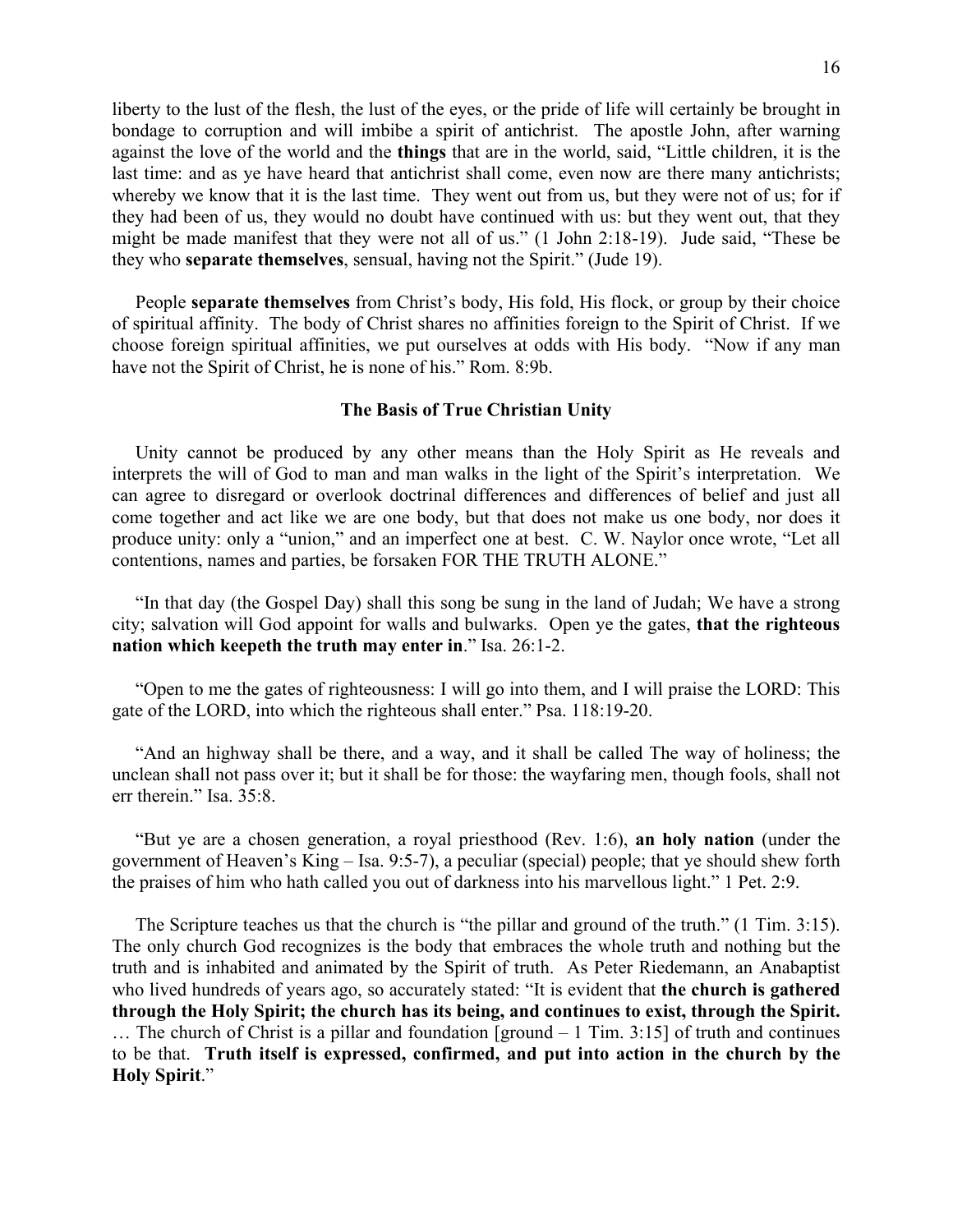Jesus prayed, "Sanctify them through thy truth: thy word is truth." (John 17:17). It is truth put into action by the Holy Spirit that sanctifies (sets apart) the real church of the living God from all other religious groups or churches.

 Everything that is not truth is excluded from the church of Christ and God by virtue of the "Spirit of truth" who directs her. Therefore, **the all-important thing is that we fully imbibe the Spirit of truth and walk in all the light of truth as He reveals it. If we do this, the Holy Spirit will group us with all others who follow His leadings and walk in truth, for "the church is gathered through the Holy Spirit."** The grouping is not by the choice of man but God's. Whenever and wherever people walk in truth and fully submit themselves to the guiding Spirit of truth you will find them grouped together – united in one corporate body directed by Heaven's government. They will be one in heart and soul with all the heavenly host. But whenever and wherever people turn away from or reject revealed truth, other spirits take control of their thought processes, and confusion and division is the inevitable result. Only the Holy Ghost can impart the mind of Christ and express, confirm, and put truth into action in the church that God recognizes as His own.

 **We MUST, therefore, allow the discerning mind of the Spirit to reveal to us the boundaries of the sheepfold!** It is not the flock who set the boundaries of the fold but the Shepherd. The Shepherd said concerning the Spirit, whom the Father would send in His name, "He will guide you into all truth: for He shall not speak of Himself; but whatsoever He shall hear, that shall He speak … for He shall receive of mine, and shall shew it unto you" (John 16:13, 15). **The Spirit leads all who follow Him into the fullness of Jesus Christ**. All who are led by the Spirit become joint-heirs with Christ and, therefore, sons of God. (Rom. 8:14-17). By virtue of this connection, they become partakers of His life, His nature, and His holiness. (2 Pet. 1:1-4).

#### **Abiding Within the Shepherd's Fold Does Not Make One a Sectarian**

 There is no scriptural foundation for the idea that it is bad thing to be a part of a "group" or that being a part of a group makes one a sectarian. Jesus spoke of His "one fold" (John 10:16) and also of His "little flock" (Luke 12:32). "Fold," in John 10:16, comes from the Greek word "poimne," meaning "flock," and "flock," in Luke 12:32, comes from the Greek word "poimnion," meaning "a group of believers." Paul said in Acts 20:28, "Take heed therefore unto yourselves, and to all the flock (poimnion – group of believers), over the which the Holy Ghost hath made you overseers, to feed the church of God, which he hath purchased with his own blood."

 "Fold" is also defined by Webster as "a pen or enclosure for sheep, a place where a flock of sheep is kept; a flock of sheep: hence, figuratively, the members of a church; (v.t.) to keep or confine (sheep) in a pen; (v.i.) to be gathered into a fold." So, a "fold" is most certainly a group, a flock, or herd of believers, and the Shepherd of the flock sets the boundaries for the herd. Jesus said, "other sheep I have, which are not of this fold: them also I must bring, and they shall hear my voice; and there shall be one fold (one poimne, one flock, or group of believers), and one Shepherd." (John 10:16).

 **There is no danger in being confined to the enclosure of a fold, or flock, if the Lord is the Shepherd who is leading, grouping, herding, and restraining you.**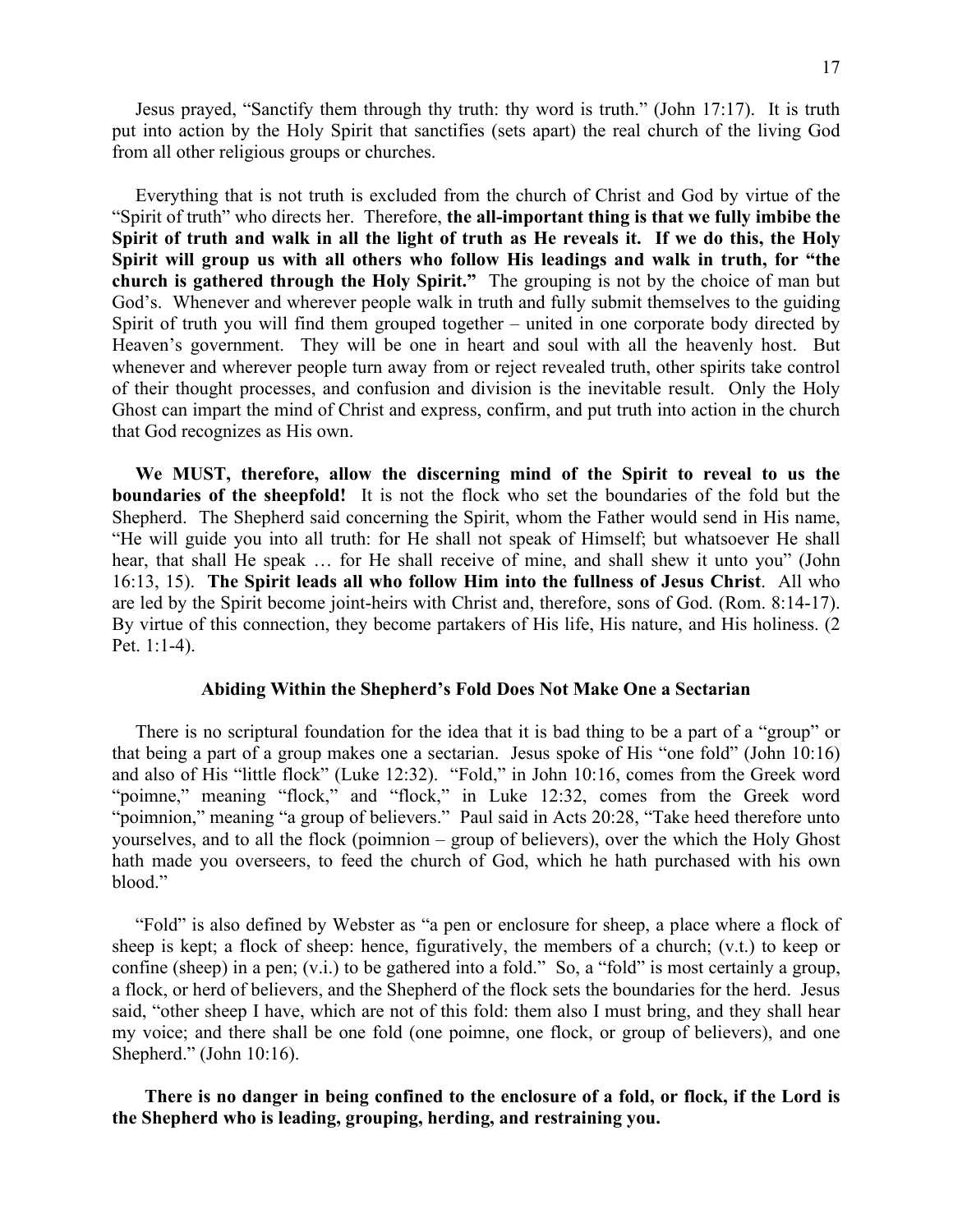"Following Jesus, following Jesus, Gently He leads me in the heavenly way; Watching and praying, trusting obeying, He will restrain me from going astray."

#### **The Chief Sheperd and the Under Shepherds**

 Apostle Peter said, "The elders which are among you I exhort, who am also an elder, and a witness of the sufferings of Christ, and also a partaker of the glory that shall be revealed: Feed the flock of God which is among you, taking the oversight thereof, not by constraint, but willingly; not for filthy lucre, but of a ready mind; Neither as being lords over God's heritage, but being ensamples to the flock. And when **the chief Shepherd** shall appear, ye shall receive a crown of glory that fadeth not away. Likewise, ye younger, submit yourselves unto the elder, Yea, all of you be subject one to another, and be clothed with humility: for God resisteth the proud and giveth grace to the humble." (1 Pet. 5:1-5).

 "For ye were as sheep going astray; but are now returned unto the **Shepherd** and **Bishop** of your souls." 1 Pet. 2:25.

 The word "Bishop" here, is referring directly to our Lord and Savior, Jesus Christ, and comes from the Greek word "episkopos," which means "a superintendent, i.e, church officer in general charge of a church: overseer." Jesus Christ is the chief Bishop, or Superintendent in general charge of His church. He is the "Overseer" and "Shepherd" of every individual soul. And we all are individually and directly accountable to Him for our own souls. However, He also chooses and appoints "bishops" or "shepherds" under Himself, whom He holds responsible and accountable for overseeing and feeding the sheep of His pasture.

In the  $20<sup>th</sup>$  chapter of Acts we find where Apostle Paul called a meeting with the elders of the church at Ephesus and gave them the following admonition: "Take heed therefore unto yourselves, and to all **the flock over the which the Holy Ghost hath made you overseers**, to feed the church of God, which he hath purchased with his own blood." (Acts 20:28). Notice **who** made them overseers! Being a shepherd, bishop, or overseer of the Lord's flock is not a matter of personal ambition. To be a true under-shepherd of Christ's flock is a matter of divine appointment. And it carries with it great responsibility and accountability. The bishop, or shepherd, is personally responsible for receiving food from the chief Shepherd, through the inspiration of the Holy Ghost, and dispensing that food to the sheep. Therefore, his ministry must necessarily be Holy Spirit-led and inspired. He must lead by example and never by coercion. Sheep cannot be driven; only led. The bishop who becomes corrupted and begins to promote himself or makes himself a "lord" over God's heritage or becomes greedy of filthy lucre (personal gain) will give an account to the chief Shepherd and Bishop of his soul with great sorrow!

 Jesus taught His apostles, "The kings of the Gentiles exercise lordship over them; and they that exercise authority upon them are called benefactors. But ye shall not be so: but he that is greatest among you, let him be as the younger; and **he that is chief, as he that doth serve**." (Luke 22:25-26). In accordance with Jesus' teaching, Apostle Paul declared, "we preach not ourselves, but Christ Jesus the Lord; and ourselves your servants for Jesus' sake" (2 Cor. 4:5).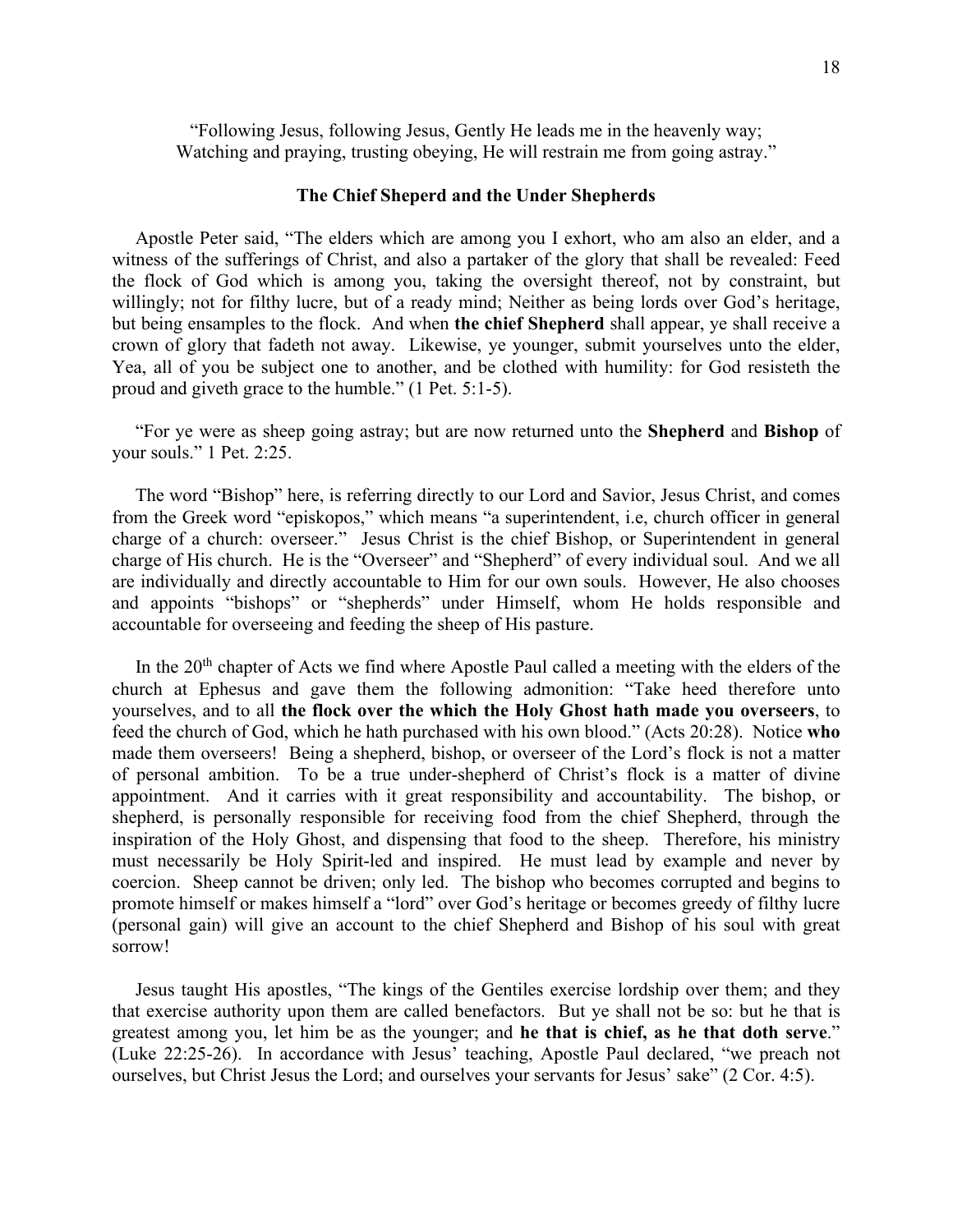Paul also exhorted young Timothy, who was ordained the first bishop of the church of the Ephesians, "the servant of the Lord must not strive; but be gentle unto all men, apt to teach, patient, In meekness instructing those that oppose themselves; if God peradventure will give them repentance to the acknowledging of the truth" (2 Tim. 2:24-25). And to Titus, who was ordained the first bishop of the church of the Cretians, he said, "a bishop must be blameless, as the steward of God; not self-willed, not soon angry, not given to wine, no striker, not given to filthy lucre; But a lover of hospitality, a lover of good men, sober, just, holy, temperate; Holding fast the faithful word as he hath been taught, that he may be able by sound doctrine both to exhort and to convince the gainsayers" (Tit. 1:7-9).

 Speaking of the gifts given by Jesus Christ to His church, Paul said, "And he gave some, apostles; and some, prophets; and some, evangelists; and some, **pastors** and teachers; For the perfecting of the saints, for the work of the ministry, for the edifying of the body of Christ: Till we all come in the unity of the faith, and of the knowledge of the Son of God, unto a perfect man, unto the measure of the stature of the fulness of Christ." (Eph. 4:11-13).

 "Pastors," in the above text, comes from the Greek word "poimen," which simply means "a shepherd." "Pastors" are simply shepherds who feed the flock of God under the jurisdiction of the chief Shepherd, or chief Pastor, Jesus Christ. Their purpose is to assist His flock in coming to the measure of the stature of His fullness by so "speaking the truth in love" that every member "may grow up into him in all things, which is the head, even Christ" (Eph. 4:15).

 "So we, being many, are one body in Christ, and every one members one of another. Having then gifts differing according to the grace that is given to us …" Rom. 12:5-6a.

 "Now there are diversities of gifts, but the same Spirit. And there are differences of administrations, but the same Lord. And there are diversities of operations, but it is the same God which worketh all in all. But the manifestation of the Spirit is given to every man to profit withal. ... For by one Spirit are we all baptized into one body ... and have been all made to drink into one Spirit." 1 Cor. 12:4-7, 13.

#### **Staying Clear of Seducing Spirits and Doctrines of Devils**

 "Now the Spirit speaketh expressly (clearly), that in the latter times some shall depart from the faith, *giving heed to seducing spirits*, and doctrines of devils." 1 Tim. 4:1. The chief Shepherd has sent the Holy Spirit to be the agent through which His sheep hear His voice and receive guidance into all truth. But whenever children of God become seduced by "other spirits" and begin to listen and give heed to "other voices," discord, confusion, schisms, and divisions always occur. The voice of a seducing spirit desensitizes one's spiritual ears to the voice of the divine Spirit – the sentinel provided by the Shepherd. A spiritual illusion then takes place. Spiritual landmarks that were once clear by virtue of the eye salve of the Holy Spirit's anointing become foggy and dim. Understanding that was once revealed to the inner man by divine inspiration begins to give way to human reasoning and philosophical criticism – "a way which seemeth right unto a man, but the end thereof are the ways of death" (Prov. 14:12; 16:25). Sacred standards and boundaries that were once perceived clearly in the light of scriptural principles begin to move or disappear. The voice of the seducing spirit now reveals doctrine from a different perspective, in a "new light," suggesting to the mind a different slant or interpretation of the scriptures. The illusive spirit may even produce an emotional high to accompany that new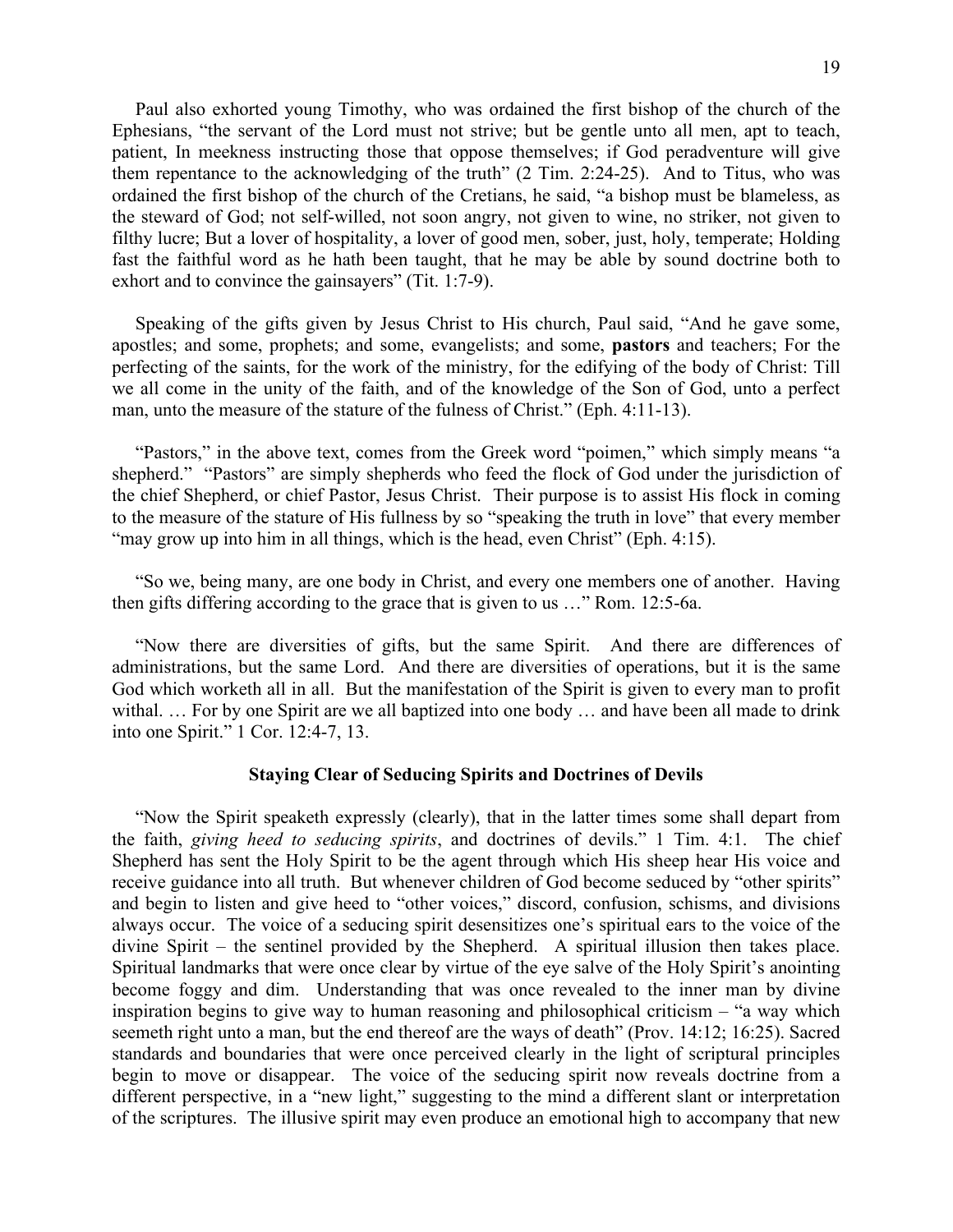light. But yet the fruit of that new light is "variance" and "discord," which "the sword of the Spirit, which is the Word of God" (Eph. 6:17) declares to be "works of the flesh" (Gal. 5:19-21) and "abomination" (Prov. 6:16-19).

 "Take heed, brethren, lest there be in any of you an evil heart of unbelief, in departing from the living God. But exhort one another daily, while it is called To day; lest any of you be hardened through the deceitfulness of sin. **For we are made partakers of Christ, if we hold the beginning of our confidence stedfast unto the end**." Heb. 3:12-14. **It is vital and essential that we keep our spirits tuned and our souls in harmony with the Holy Spirit, as well as our physical bodies always subjected to the Spirit**. Otherwise, we will lose our direction and cease to discern the Lord's body, the Shepherd's fold. Whoever becomes out of joint with the divine Spirit is out of joint with Christ and His body. Therefore "grieve not the holy Spirit of God, whereby ye are sealed unto the day of redemption." (Eph. 4:30). Any *work* of the flesh or unholy *provision* we make for the flesh grieves the holy Spirit of God and will break the seal of our redemption if not repented of.

 The way that leads to Heaven and eternal life is just what Jesus declared it to be: "strait" and "narrow." "Strait" means "tight, strict, rigid," according to Webster. The desires of our flesh MUST be tightly, strictly, and rigidly restrained. "For the flesh lusteth against the Spirit, and the Spirit against the flesh: and these are contrary the one to the other: so that ye cannot do the things that ye would." Gal. 5:17. "And every man that striveth for the mastery is temperate (exercises self-control) in all things. Now they do it to obtain a corruptible crown; but we an incorruptible. … But I (Apostle Paul) keep under my body, and bring it into subjection: lest that by any means, when I have preached to others, I myself should be a castaway." 1 Cor. 9:25, 27. "Temperance," or self-control, is a fruit of the Holy Spirit (Gal. 5:23). "For if ye live after the flesh, ye shall die: but if ye through the Spirit do mortify the deeds of the body, ye shall live." Rom. 8:13. "Mortify therefore your members which are upon the earth …" Col. 3:5. "Asceticism," or self-denial, self-discipline, and self-restraint has been a characteristic of true Christianity since its beginning. Jesus taught His followers they must deny themselves if they would be His disciples.

#### **The Boundaries of the Shepherd's Fold**

 There are boundaries placed around God's sheepfold by the good Shepherd Himself, whose own the sheep are! Those boundaries protect them from danger and separate them from enemies of the truth. The Scripture says, "Salvation will God appoint for walls and bulwarks." (Isa. 26:1). Also, "Walk about Zion, and go round about her: tell the towers thereof. Mark ye well her bulwarks." (Psa. 48:12-13). Zion, the city of God, is a walled, or hedged-in, city, and her wall is "great and high" (Rev. 21:10-12). "Without are dogs, and sorcerers, and whoremongers, and murderers, and idolaters, and whosoever loveth and maketh a lie." Rev. 22:15. Let us, therefore, never forget that our Shepherd has warned us, "whoso breaketh an hedge, a serpent shall bite him." (Eccl. 10:8). We will end up serpent-bitten if we cross boundaries that were established by the Shepherd!

 Psalm 48:1-3 says, "Great is the LORD, and greatly to be praised in the city of our God, in the mountain of his holiness. Beautiful for situation, the joy of the whole earth, is mount Zion, on the sides of the north, the city of the great King. **God is known in her palaces for a refuge**."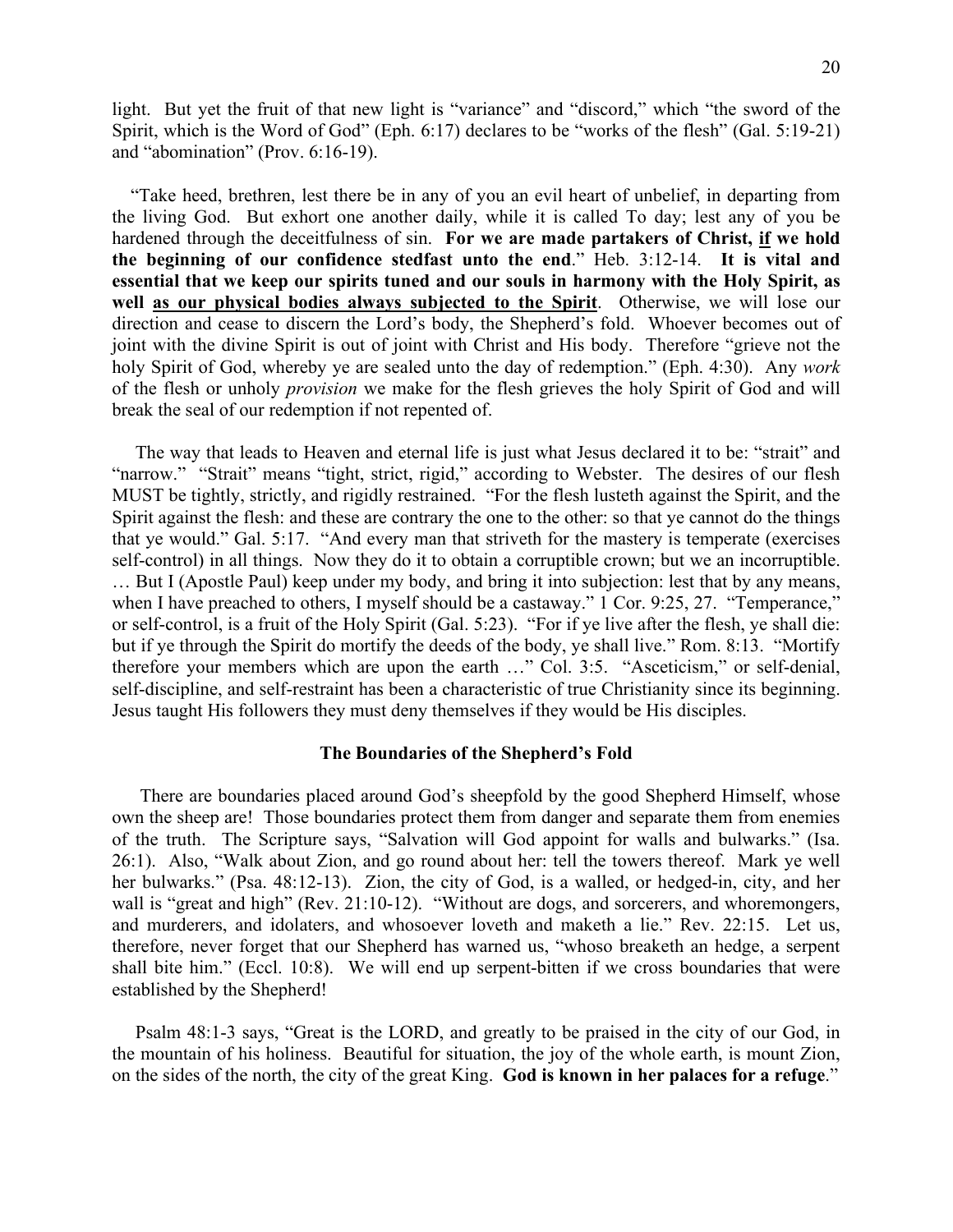Spiritually, this is that same city that Jesus spoke of in Matt. 5:14 that is the light of the world and is set on a hill and cannot be hid. She is a worldwide city that is situated on the top of a great mountain that fills the whole earth! That mountain is the high place of God's own holiness, and the light is the light of the gospel of Christ. Isaiah prophesied of it, saying, "And it shall come to pass in the last days, that the mountain of the LORD'S house shall be established in the top of the mountains, and shall be exalted above the hills; and all nations shall flow unto it." (Isa. 2:2). On the top of this high mountain, exalted above all the hills (religious high places of men) sits a city where all nations can go and take refuge from the world, from its sin, and from every defiling influence. Wherever people subject themselves to the King of heaven and allow the devouring fire of His Holy Spirit to consume their carnal nature and make them "partakers of the divine nature" – where "self" is truly slain and "Jesus" does truly reign – people gravitate to the "top of the mountains," to the "mountain of the LORD'S house," and become part of this glorious city of light! **Here they find refuge in a life that is hid away with Christ in God. The boundaries of their lives then become that which lies within the parameters of God's own holiness** (Ezek. 43:12). Thus, they find themselves part of the "city of the living God" (Heb. 12:22-23), "the holy Jerusalem, descending out of heaven from God" (Rev. 21:10). **Every**

**element in the structure of God's church is found in the substance of that which descends from God out of Heaven to man, and it only exists on earth where man is a recipient and partaker of that substance. Thus, the church is clearly visible!**

> "Church of God, 'beloved city,' Thou art of celestial mold; Lo! From God and out of Heaven, Came the city of pure gold. Stones of jasper, clear as crystal Is the building of thy wall; And the Lamb, thy light forever, Jesus, Jesus, all in all.

> "God's own holiness within thee, His own beauty on thy brow; Glorified in His own image, This thy wondrous portion now. In thee dwells the triune fullness, Blessing all thy pilgrim days; All around thee His salvation, And before thee gates of praise."

 This is that city that is set on a hill that cannot be hid! "**I will praise thee: for thou hast heard me, and art become my salvation**. The stone which the builders refused is become the head stone of the corner. **This is the LORD'S doing; it is marvellous in our eyes**." Psa. 118:21-23.

 "Jesus saith unto them, Did ye never read in the scriptures, The stone which the builders rejected, the same is become the head of the corner, this is the Lord's doing, and it is marvellous in our eyes? Therefore say I unto you, The kingdom of God shall be taken from you, and **given to a nation bringing forth the fruits thereof**." Matt. 21:42-43. Read about it in 1 Peter 2:4-10!

#### **The Shepherd's Fold – Both Inclusive and Exclusive!**

 The idea that all church groups ought to just lay down their differences and come together and fellowship as one is far from the mind of God. God is only interested in uniting people **in Himself and "in truth."** God hates every false way and every false doctrine. When Christ addressed the churches of Asia, He reproved every one of them that was coming short or condoning false doctrine and commanded them to "repent." To the church at Pergamos He said, "So hast thou also them that hold the doctrine of the Nicolaitanes, which thing I hate. Repent; or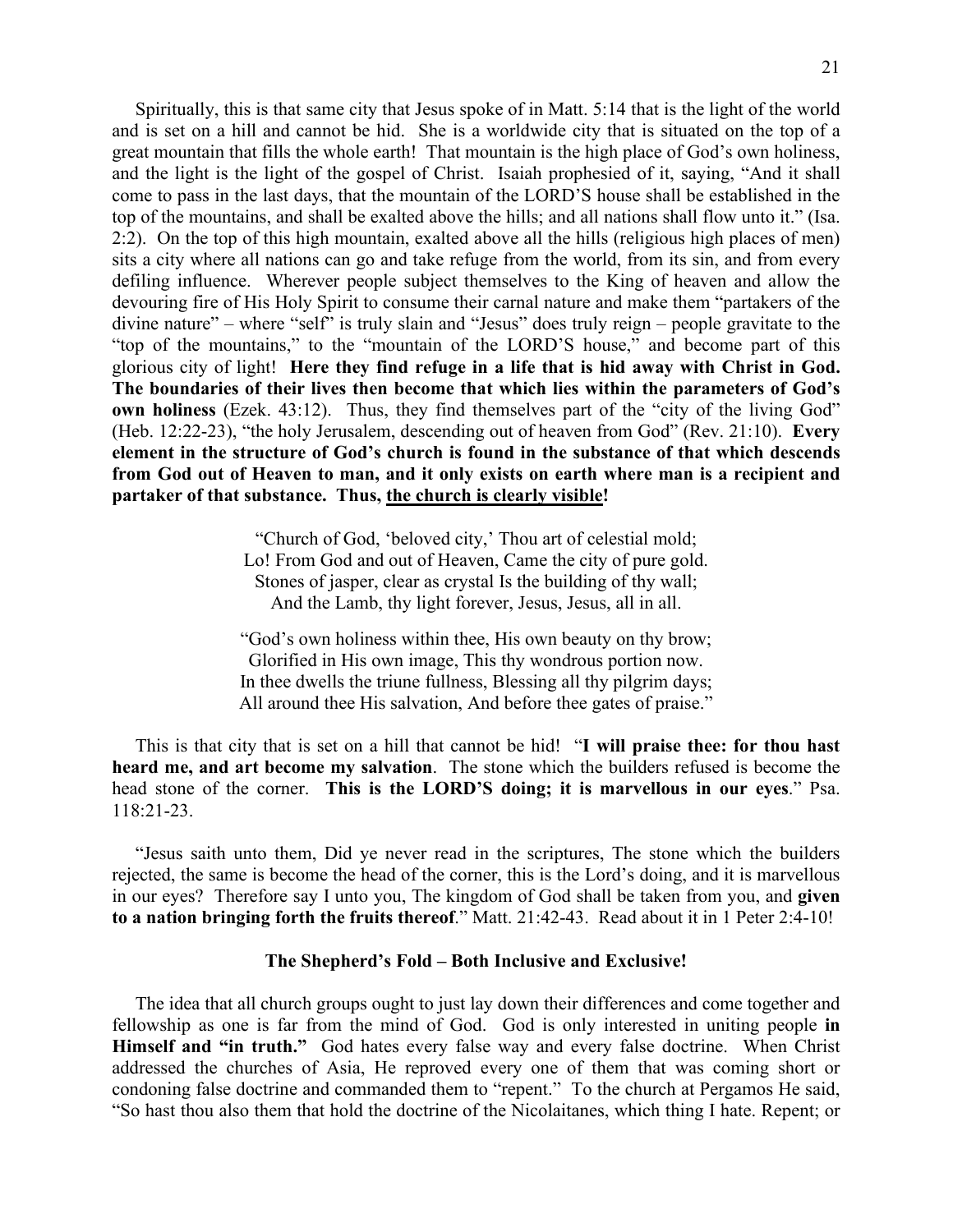else I will come unto thee quickly, and will fight against them with the sword of my mouth." (Rev. 2:15-16).

 What was "the doctrine of the Nicolaitanes" which Christ hated? (Note: "Nicolaitanes is also spelled "Nicolaitans.) I collected the following information from various sources:

 "Although the majority of the early church fathers wrote about the Nicolaitans being followers of Nicolas of Antioch, mentioned in Acts chapter six, Clement wrote that the Nicolaitans were followers of another Nicolas. Whatever the truth may be, one thing is for sure, the Nicolaitans were deviated from the sound doctrine of Jesus Christ and the apostles.

 "The doctrine and works of the Nicolaitans came forth from a wrong interpretation of the grace of God that was preached by the apostles. They [the Nicolaitans] believed and said that a person is saved by grace and therefore it doesn't matter how you live. By faith in Jesus Christ, the spirit of a person is saved, but since you are bound by the flesh, in which evil is present, you will always remain a sinner and always keep sinning. You serve God through your spirit, but you keep serving your flesh and its lust and desires during your life on earth.

 "According to the writings of the Early Church leaders, Nicolas taught **a doctrine of compromise**, implying that total separation between Christianity and the practice of occult paganism was not essential. It seems that the 'doctrine' of the Nicolaitans was that it was alright to have one foot in both worlds and that one needn't be so strict about separation from the world in order to be a Christian. This, in fact, was the 'doctrine' of the Nicolaitans that Jesus 'hated.' It led to a weak version of Christianity that was without power and without conviction — a defeated, worldly type of Christianity.

 "When believers allow sin and compromise to be in their lives, it drains away the power in the work of the Cross and the power of the Spirit that is resident in a believer's life. The evil fruit of Nicolas' 'doctrine' encouraged worldly participation, leading people to indulge in sin and a lowered godly standard.

 "As you are well aware, compromise with the world always results in a weakened and powerless form of Christianity. *This was the reason Jesus 'hated' the 'doctrine' and the 'deeds' of the Nicolaitans."*

– Excerpted from various online sources.

 Does any of the above sound familiar? There are many doctrines floating around among people professing to be "the church" (or a part of the church) today that Christ truly hates! He will accept nothing less than repentance. He is under no obligation to incorporate any of the doctrines or the people who endorse them into His fold. Anyone who desires to be a part of His "flock" can be. The boundaries of His flock and His government are as wide as all nations of the earth. But in coming inside the boundaries of His one, worldwide fold, all nations, kindreds and tongues must leave behind everything that He hates! He is the door (John 10:9). "Neither is there salvation in any other: for there is none other name under heaven given among men, whereby we must be saved." Acts 4:12. He says, "I am the way, the truth, and the life: no man cometh unto the Father, but by me" (John 14:6). Also, "strait is the gate, and narrow is the way, which leadeth unto life, and few there be that find it" (Matt. 7:14). Both the "gate" and the "way" that leads to life are just as strait and narrow as Christ Himself is. Because He is the gate,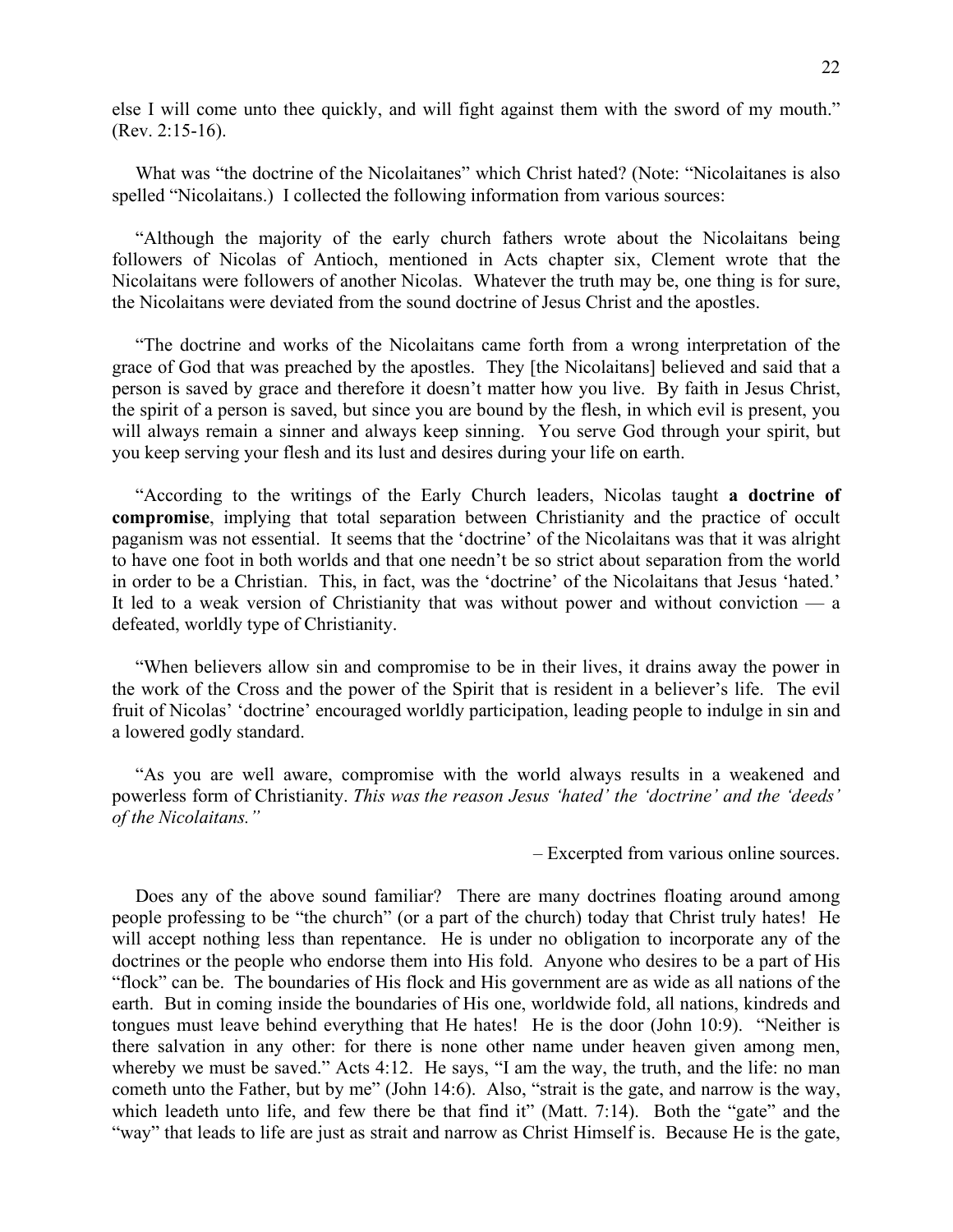or door, and He is the way, all who would enter into life and be a part of His fold must come inside His "strait" and "narrow" boundaries. It is for this reason "few" enter the gate, find the way, and become a part of His fold. They deem its boundaries too narrow for them! It excludes the will and the ways of the "natural" or unregenerate man.

 "Exclusiveness" is one of the attributes of Christ's church that people like to ignore. While His church "includes" every truly born-again soul, it also "excludes" every unregenerate soul and every heretical doctrine, spirit, practice, and system of worship. Jesus, the Head and Governor of the church, says, "… Whosoever he be of you that forsaketh not all that he hath, he cannot be my disciple" (Luke 14:33). "For many are called, but few are chosen." Matt. 22:14. The cost of being one of His "chosen generation" (1 Pet. 2:9) is a complete surrender of ourselves to His will and way and bearing our cross of self-denial (Luke 14:27; 9:23, etc.). We must "put … on the Lord Jesus Christ, and make not provision for the flesh, to fulfil the lusts thereof." (Rom. 13:14). No wonder so few find the way and become a part of His one fold!

 **The church is a society of common people of the earth who, by their obedience to and connection with Jesus Christ through the Spirit have assimilated, or are in the process of assimilating, the mind of Christ**. Because of this, they have become heavenly-minded people who are not of this world, even as He is not of this world. They have become "partakers of the heavenly calling" (Heb. 3:1), "separated unto the gospel of God" (Rom. 1:1). They are "stewards of the manifold grace of God," and they "speak as the oracles of God … that God in all things may be glorified through Jesus Christ" (1 Pet. 4:10-11). Because "God is faithful, by whom ye were called unto the fellowship of his Son Jesus Christ our Lord" (1 Cor. 1:9), the Spirit of His Son, whom He has sent into their hearts, crying, Abba, Father (Gal. 4:6), leads them to "all speak the same thing" and to "be perfectly joined together in the same mind and in the same judgment" (1 Cor. 1:10). They are sanctified (separated unto God) through His truth (John 17:17) as the Spirit of truth guides their minds and hearts in understanding and interpreting the Word of truth. **Not every member of this heaven-born society arrives at the same understanding and interpretation of the Scriptures at once**, but because they trust in the LORD with all their hearts and lean not to their own understanding, and in all their ways they acknowledge Him, therefore, the Lord, their Shepherd, faithfully directs their paths (Pro. 3:5-6). They, as His faithful followers, endeavor to keep the unity of the Spirit in the bond of peace until all come to the unity of the faith, unto the measure of the stature of the fullness of Christ (Eph. 4:3, 13). **To know and possess Christ in His fullness is the objective of His body, the church** (Phil. 3:7-16). All are subject one to another and clothed with humility (1 Pet. 5:5). None are wise in their own conceits, but they fear the Lord and depart from evil (Pro. 3:7; Rom. 12:16-21). They ever follow that which is good, both among themselves, and to all men (1 Thess. 5:15). They do justice, love mercy, and walk humbly with their God (Micah 6:8). They are careful not to quench the Spirit or grieve the Spirit by whom they are sealed (Eph. 4:30). They prove all things and hold fast that which is good, abstaining from all appearance of evil. Thus, the very God of peace sanctifies them wholly – spirit soul and body (1 Thess. 5:19-24). **Through sanctification of the Spirit and belief of the truth, they obtain the glory of our Lord Jesus Christ** (2 Thess. 2:13-14). Jesus prayed thus to His Father: "And the glory which thou gavest me I have given them; that they may be one, even as we are one; I in them, and thou in me, that they may be made perfect in one; and that the world may know that thou hast sent me, and hast loved them, as thou hast loved me." (John 17:22-23).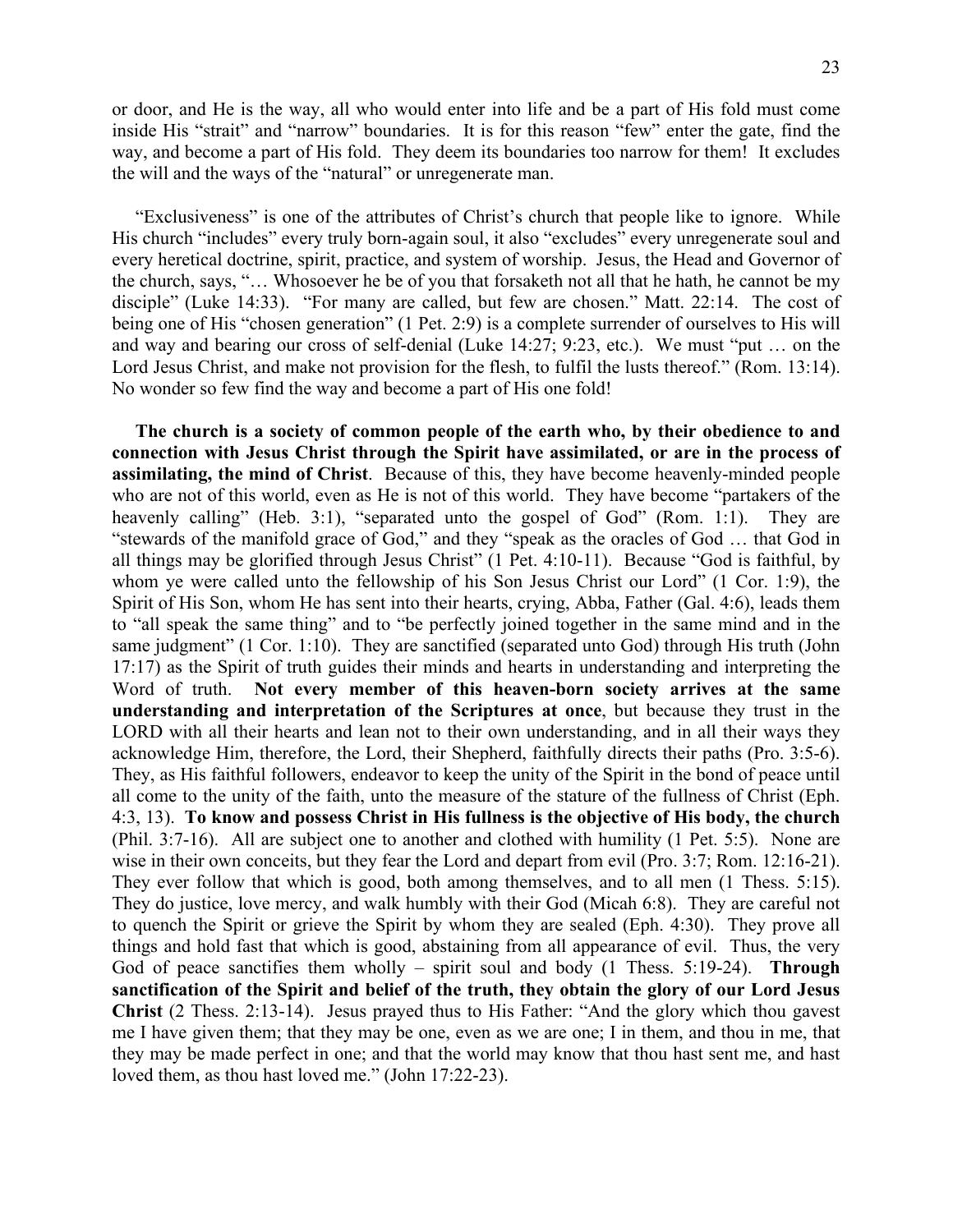**The church of God is the visible expression of the will of God being done in earth as it is in Heaven**. Whatever is outside the will of God is excluded from the church of God. Our part in helping Christ to build His church is simply to so submit and commit our own body, soul, spirit and mind to Him that He can work in us "to will and to do of his good pleasure" (Phil. 2:13). We must allow ourselves to become "his workmanship," for the church can increase by no other means than by "the increase of God" (Col. 2:19). Inasmuch as God's work in you and me increases, His work in building His church increases!

> "The pillar and the ground of truth, Built without hand of a mortal; No man with heart by sin defiled Standeth within her portal. None but the pure and the holy, Humble and meek and the lowly, Dwell in the light of her glory, The Lord is her Judge and her King."

#### **The True Vine and His Branches**

 Jesus said, "I am the true vine, and my Father is the husbandman. Every branch in me that beareth not fruit he taketh away: and every branch that beareth fruit, he purgeth it, that it may bring forth more fruit. … He that abideth (remains or continues) in me, and I in him, the same bringeth forth much fruit: for without me ye can do nothing. If a man abide not (continue not) in me, he is cast forth as a branch, and is withered; and men gather them, and cast them into the fire, and they are burned." (John  $15:1-2$ , 5b  $-6$ ).

 "For if the firstfruit be holy, the lump is also holy: and if the root be holy, so are the branches. And if some of the branches be broken off, and thou, being a wild olive tree, wert graffed in among them, and with them partakest of the root and fatness of the olive tree; Boast not against the branches. But if thou boast, thou bearest not the root, but the root thee. Thou wilt say then, The branches were broken off, that I might be graffed in. Well; because of unbelief they were broken off, and thou standest by faith. Be not highminded, but fear. For if God spared not the natural branches, take heed lest he also spare not thee. Behold therefore the goodness and severity of God: on them which fell, severity; but toward thee, goodness, **if thou continue in his goodness: otherwise thou also shalt be cut off.** And they also, if they abide not still in unbelief, shall be graffed in: for God is able to graff them in again." Rom. 11:16-23.

 "Wherefore remember, that ye being in time past Gentiles in the flesh, who are called Uncircumcision by that which is called the Circumcision in the flesh made by hands; That at that time ye were without Christ, being aliens from the commonwealth of Israel, and strangers from the covenants of promise, having no hope, and without God in the world: **But now in Christ Jesus ye who sometimes were far off are made nigh by the blood of Christ. For he is our peace, who hath made both one, and hath broken down the middle wall of partition between us**; Having abolished in his flesh the enmity, even the law of commandments contained in ordinances; for to make in himself of twain one new man, so making peace; And **that he might reconcile both unto God in one body by the cross**, having slain the enmity thereby: And came and preached peace to you which were afar off, and to them that were nigh. **For through him we both have access by one Spirit unto the Father**. **Now therefore ye are no more strangers and foreigners, but fellowcitizens with the saints, and of the household of God; And are built upon the foundation of the apostles and prophets, Jesus Christ himself being the chief corner stone; In whom all the building fitly framed together growth unto an holy**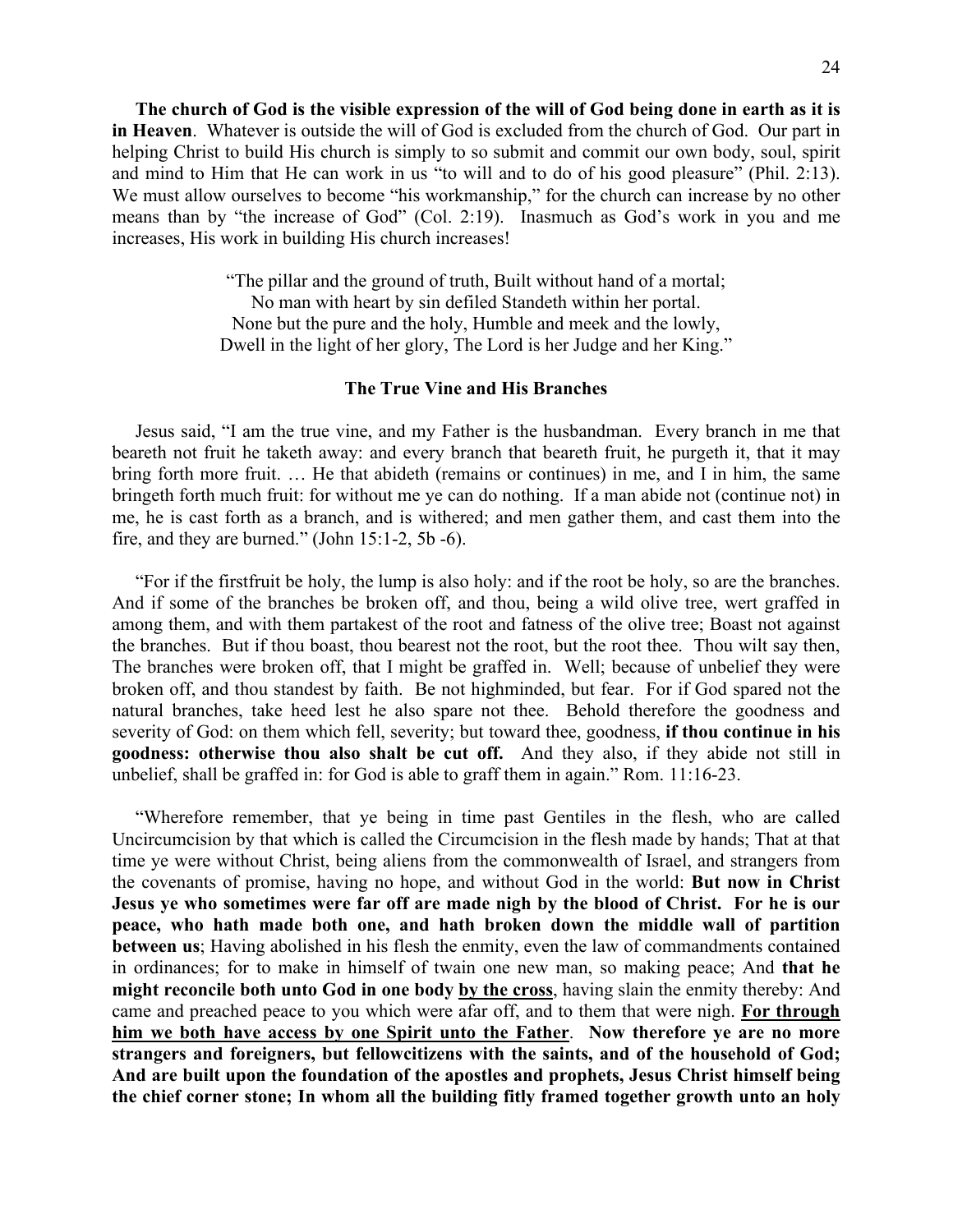#### **temple in the Lord; In whom ye also are builded together for an habitation of God through the Spirit**." Eph. 2:11-22.

 "For we ourselves also were sometimes foolish, disobedient, deceived, serving divers lusts and pleasures, living in malice and envy, hateful, and hating one another. But after that the kindness and love of God our Saviour toward man appeared, **Not by works of righteousness which we have done, but according to his mercy he saved us, by the washing of regeneration, and renewing of the Holy Ghost**; Which he shed on us abundantly through Jesus Christ our Saviour; That being justified by his grace, we should be made heirs according to the hope of eternal life." Tit. 3:3-7.

 "For as the body is one, and hath many members, and all the members of that one body, being many, are one body: so also is Christ. For by one Spirit are we all baptized into one body (into Christ Himself – Gal. 3:27), whether we be Jews or Gentiles, whether we be bond or free; and have been all made to drink into one Spirit." 1 Cor. 12:12-13.

"And every man that hath this hope in him purifieth himself, even as he is pure." 1 John 3:3.

 "Wherefore gird up the loins of your mind, be sober, and hope to the end for the grace that is to be brought unto you at the revelation of Jesus Christ; As obedient children, not fashioning yourselves according to the former lusts in your ignorance: But as he which hath called you is holy, so be ye holy in all manner of conversation; **Because it is written, Be ye holy; for I am holy."** 1 Pet. 1:13-16.

 "Follow peace with all men, and holiness, without which no man shall see the Lord." Heb. 12:14.

 Harmony and oneness with God and all things that are of God are made available to us all through a direct connection with His Son, Jesus Christ, **by the Holy Spirit**. The sap of the Vine is the life of the branches. Thereby we all have the privilege of being made partakers of God's nature – holiness. By degrees, "from glory to glory" (2 Cor. 3:18), we can be changed into the image of Jesus Christ by following the leadings and guidance of His Holy Spirit. Jesus said concerning the Spirit, "He shall glorify me: for he shall receive of mine, and shall shew it unto you." (John 16:14). From the primary glory of being "born of the Spirit," that is, regenerated or "born again" (John 3:3-8) as a babe in Christ, on to the glory of being wholly sanctified and preserved blameless in spirit, soul, and body (1 Thess. 5:19-24), the process of perfect salvation is made available "by the Spirit of the Lord" to all who believe and will faithfully pursue Christ in His fullness.

 "**Therefore let no man glory in men**. For all things are yours; Whether Paul, or Apollos, or Cephas, or the world, or life, or death, or things present, or things to come; all are yours; And ye are Christ's; and Christ is God's." 1 Cor. 3:21-23. This is the dispensation in which God is gathering "together in one all things in Christ, both which are in heaven, and which are on earth" (Eph. 1:10). Read the entire chapter! "The God of our Lord Jesus Christ, the Father of glory," desires to give unto every one of us "the spirit of wisdom and revelation in the knowledge of him," that we "may know what is the hope of his calling, and what the riches of the glory of his inheritance in the saints, and what is the exceeding greatness of his power to usward who believe …" (verses 17-19). Just as we pick up on the traits, the ways, and the thought processes of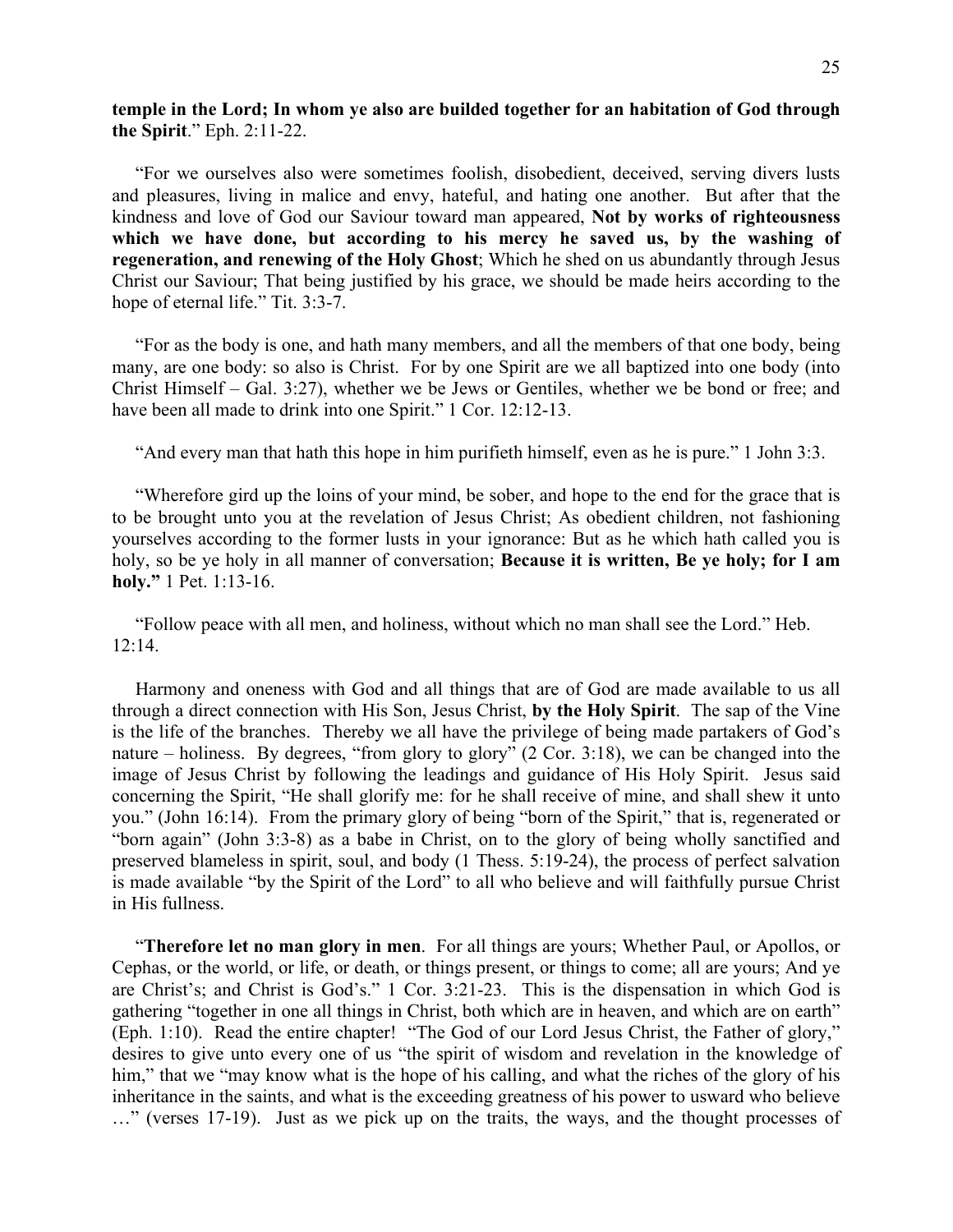#### **Christian Unity Is the Result of the Fullness of the Spirit**

 **Heresies, or sects, are but the natural result or consequences of a lack of, or a backsliding from, entire sanctification** – not necessarily a backsliding from the doctrine, or theory, but from the actual experience, which imparts "the glory of our Lord Jesus Christ." "Heresies" are simply "works of the flesh" (see Gal. 5:19-21), or natural outcroppings of carnality, as are variance and strife (see 1 Cor. 3:1-4). They are proofs and indicators of Christians lacking maturity in Christ – not being baptized with, filled with, and living and walking in THE SPIRIT. The words written by J. C. Blaney in the September 15, 1910, issue of *The Gospel Trumpet* are so true:

 **"… To be filled with the Spirit is a safeguard against false doctrine, compromise, or fanaticism. It is because there is a lack of being full of the Spirit of God that people fall a prey to spirits and doctrines that are foreign to the Spirit of God. There never was a soul deceived by a false doctrine while he was careful to keep filled with the Holy Spirit.** A soul thus full of God is safe from deception, for when the enemy comes in like a flood the Spirit of the Lord will raise up a standard against him (Isaiah 59:19). If we keep filled with the Spirit, we shall have no difficulty in keeping clear of division. **The early church was a unit as a result of the fulness of the Spirit**. See Acts 4:32."

 **Unity naturally follows wherever Christians collectively allow the Holy Spirit complete control of their mind, spirit, soul, and body**. Because "There is one body, and one Spirit, even as ye are called in one hope of your calling" (Eph. 4:4). The primary requirement to become a part of the one body, the church, or kingdom of God, is to be "born again," or "born of the Spirit" (John 3:3-8). After that, it is necessary to go on to perfection and "be filled with the Spirit" (Eph. 5:18) by personally offering our "bodies a living sacrifice, holy, acceptable unto God" (Rom. 12:1). This will give the Spirit full capacity to transform you into the image of Christ, "by the renewing of your mind, that ye may prove what is that good, and acceptable, and perfect, will of God" (Rom. 12:2). This will bring the baptismal power and "unction," or "anointing," of the Spirit that "teacheth you of all things, and is truth, and is no lie" (1 John 2:20, 27). The Spirit knows the mind of God and He "maketh intercession for the saints according to the will of God" (see Rom. 8:26-27). We must "quench not the Spirit" (1 Thess. 5:19). We must learn to know the voice of the Spirit (Rev. 2:7, 11, 17, 29; 3:6, 13, 22) and be "led by the Spirit" (Rom. 8:14) and to "live" and "walk in the Spirit" (Gal. 5:25). The Spirit is a faithful Guide. He will reveal to everyone who honestly and earnestly follows Him the mind and will of God and will also bear witness to everything that is contrary to the mind and will of God. He leads unerringly. The Spirit is a mighty weapon "to the pulling down of strong holds; casting down imaginations, and every high thing that exalteth itself against the knowledge of God, and bringing into captivity every thought to the obedience of Christ" (2 Cor. 10:4-5). Therefore:

> "Yield unto the Holy Spirit, Let Him have His way with thee; **Be thou ready to obey Him, He leads to victory!**

"Let the Spirit do the planning, Point the way thy feet shall go; Greater than thine own His wisdom, He the will of God doth know; Better, wiser than thy choosing Is the way that He will show;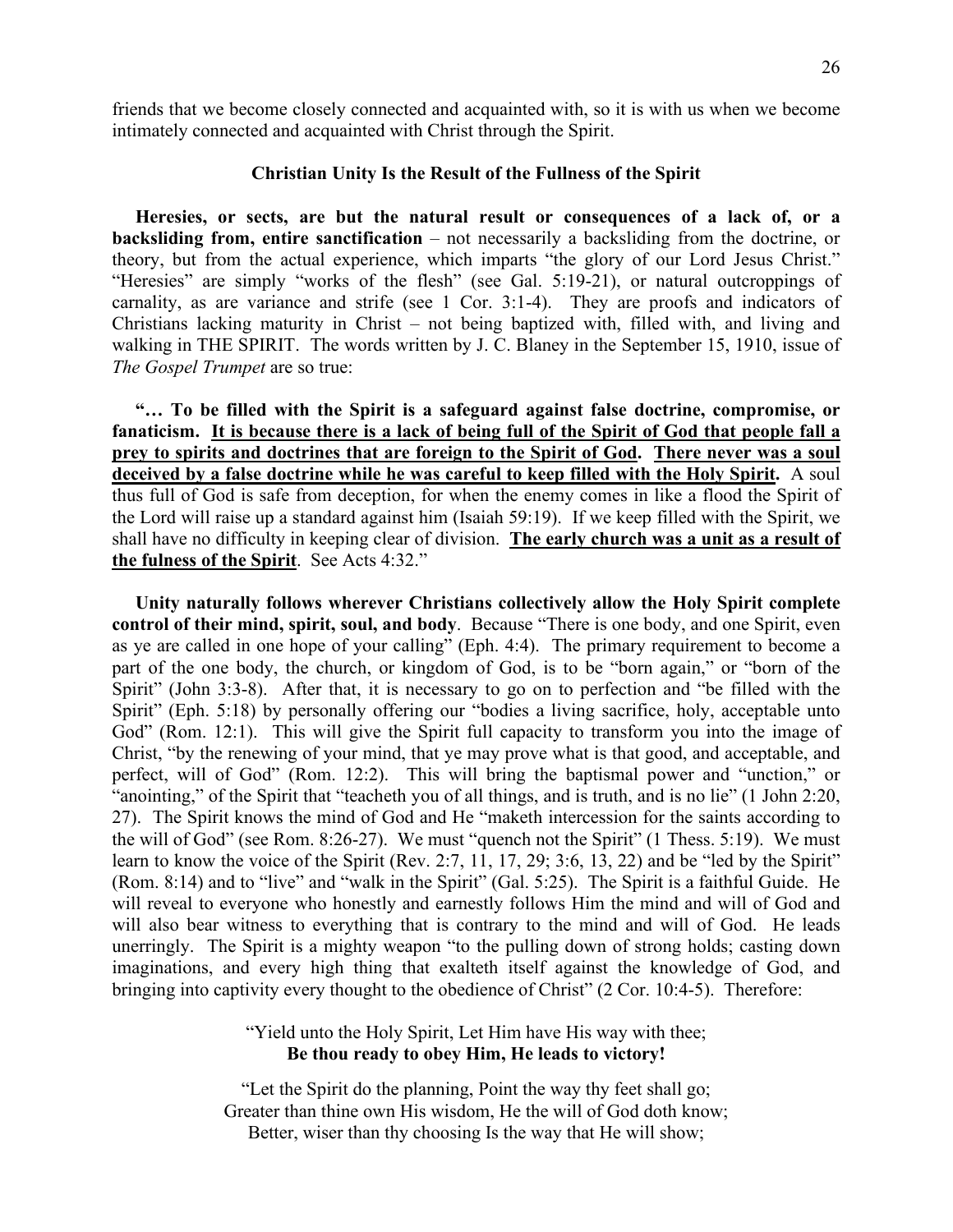#### He wants His way in thee.

#### "He doth sometimes work in silence, When thou dost not know at all; **He doth sometimes speak so softly Thou must listen for His call**. But if thou will trust Him fully, He will be thine all in all: **He wants His way in thee**."

D. S. Warner wrote:

 "**Fellowship is of the Spirit** (Phil. 2:1) **and exists where heart-purity exists**. It is the conscious blending of hearts filled with the same Holy Spirit. One may have been led into all truth, the other not [yet]. This does not interrupt fellowship. Nevertheless, it is the duty of such as 'know the truth,' in meekness to instruct others who do not. Ignorance of some truth does not destroy fellowship, but resisting the truth does; because it forfeits salvation. We must not sanction people's errors, but if saved, show our love and fellowship to them, so long as they do not give the evidence that their wrong doctrines have become willful, or they have in some way lost salvation. Then fellowship ends but love and kindness still continue in faithful efforts for their salvation. **To ignore fellowship simply because of some doctrinal error is bigotry. To agree to disagree, or to put on an equality truth and error, is babel confusion. To know the truth is our privilege; to teach the truth our duty; but to have fellowship with the pure and upright of heart is an involuntary and spontaneous fact. Sects are the result of carnality; nothing but perfect holiness destroys carnality, and thus removes both sectism and its cause**. The fire of God's love saves the soul, harmonizes all hearts that receive it, **leads them into perfect and uniform obedience to all truth**, and drives afar all who refuse to pass through its purging fire, and gain the plane of holy fellowship." – *The Church of God – What It Is and What It Is Not*

 **The Holy Spirit is our guide from earth to heaven and is the interpreter of the living Word of God**. So, as Paul said in Ephesians chapter 4, let us all endeavor to "keep the unity of the Spirit in the bond of peace," "Till we all come in the unity of the faith, and of the knowledge of the Son of God, unto a perfect man, unto the measure of the stature of the fulness of Christ." D. S. Warner also said, "**both union of heart and soul, and harmony in outward worship and life, will follow as a result or fruit of the Spirit**."

 It is through the Holy Spirit that the life of the Vine flows to every branch in Christ. The Holy Spirit is like the blood that flows through the body and feeds and replenishes all the living cells. The Holy Spirit feeds every living cell of Christ's body, the church, the very substance of Christ. "This I say then, Walk in the Spirit, and ye shall not fulfill the lust of the flesh." Gal. 5:16. Jesus said, "He that eateth my flesh and drinketh my blood, dwelleth in me, and I in him." (John 6:56). Through His Word and through His Spirit we eat His flesh and drink His blood and *abide* in His body – His church – His fold – His group.

#### **To Know and Do the Truth is a Universal Privilege and a Personal Responsibility**

 "In the beginning was the Word, and the Word was with God, and the Word was God. The same was in the beginning with God. All things were made by him; and without him was not any thing made that was made. In him was life; and **the life was the light of men**. And the light shineth in darkness; and the darkness comprehended it not. … **That was the true Light, which lighteth every man that cometh into the world**." John 1:1-5, 9.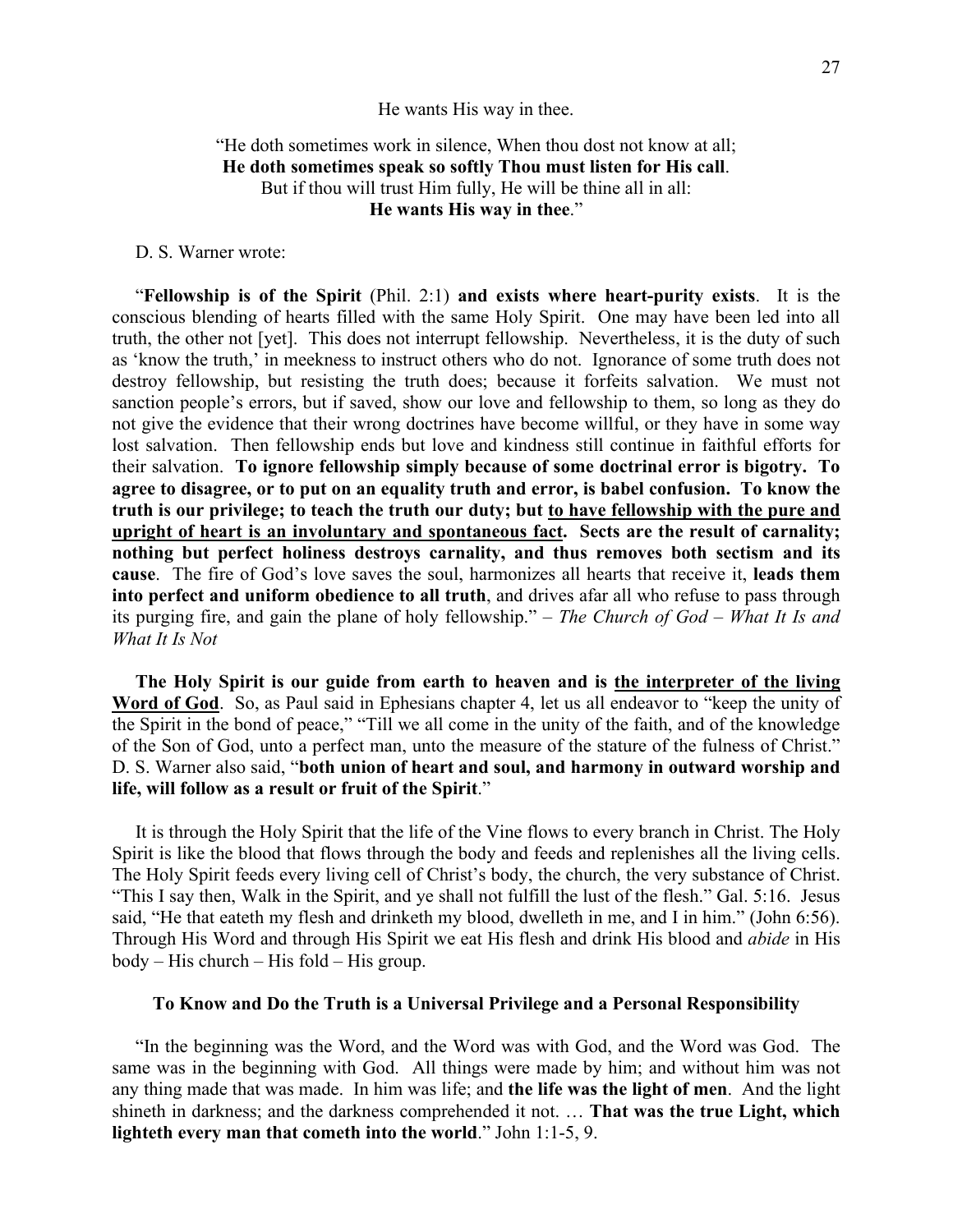"**If any man have ears to hear, let him hear**. And he said unto them, **Take heed what ye hear**: with what measure ye mete, it shall be measured to you: and **unto you that hear shall more be given**. For he that hath, to him shall be given: and he that hath not, from him shall be taken even that which he hath." Mark 4:23-25.

 "**Take heed therefore how ye hear: for whosoever hath, to him shall be given**; and whosoever hath not, from him shall be taken even that which he seemeth to have." Luke 8:18.

 "For **whosoever hath, to him shall be given, and he shall have more abundance**: but whosoever hath not, from him shall be taken away even that he hath. Therefore speak I to them in parables: because they seeing see not; and hearing they hear not, neither do they understand. And in them is fulfilled the prophecy of Esaias, which saith, By hearing ye shall hear, and shall not understand; and seeing ye shall see, and shall not perceive: For this people's heart is waxed gross, and their ears are dull of hearing, and their eyes have they closed; lest at any time they should see with their eyes, and hear with their ears, and should understand with their heart, and should be converted, and I should heal them." Matt. 13:12-15.

 "Wherefore lay apart all filthiness and superfluity of naughtiness, and **receive with meekness the engrafted word, which is able to save your souls**. Be ye doers of the word, and not hearers only, deceiving your own selves. For if any be a hearer of the word, and not a doer, he is like unto a man beholding his natural face in a glass: For he beholdeth himself, and goeth his way, and straightway forgetteth what manner of man he was. But **whoso looketh into the perfect law of liberty, and continueth therein, he being not a forgetful hearer, but a doer of the work, this man shall be blessed in his deed**." James 1:21-25

 "**But we all, with open face beholding as in a glass the glory of the Lord, are changed into the same image from glory to glory, even as by the Spirit of the Lord**. Therefore, seeing we have this ministry, as we have received mercy, we faint not; But have renounced the hidden things of dishonesty, not walking in craftiness, nor handling the word of God deceitfully; but by manifestation of the truth commending ourselves to every man's conscience in the sight of God. But if our gospel be hid, it is hid to them that are lost: In whom the god of this world hath blinded the minds of them which believe not, lest the light of the glorious gospel of Christ, who is the image of God, should shine unto them. For we preach not ourselves, but Christ Jesus the Lord; and ourselves your servants for Jesus' sake. **For God, who commanded the light to shine out of darkness, hath shined in our hearts, to give the light of the knowledge of the glory of God in the face of Jesus Christ**. But we have this treasure in earthen vessels, that the excellency of the power may be of God, and not of us." 2 Cor. 3:18 – 4:1-7.

 "We give thanks to God and the Father of our Lord Jesus Christ, praying always for you, Since we heard of your faith in Christ Jesus, and of the love which ye have to all the saints, For the hope which is laid up for you in heaven, whereof ye heard before in the word of the truth of the gospel; **Which is come unto you, as it is in all the world; and bringeth forth fruit, as it doth also in you, since the day ye heard of it, and knew the grace of God in truth**." Col. 1:3- 6.

 "For **the grace of God that bringeth salvation hath appeared to all men**, Teaching us that, denying ungodliness and worldly lusts, we should live soberly, righteously, and godly, in this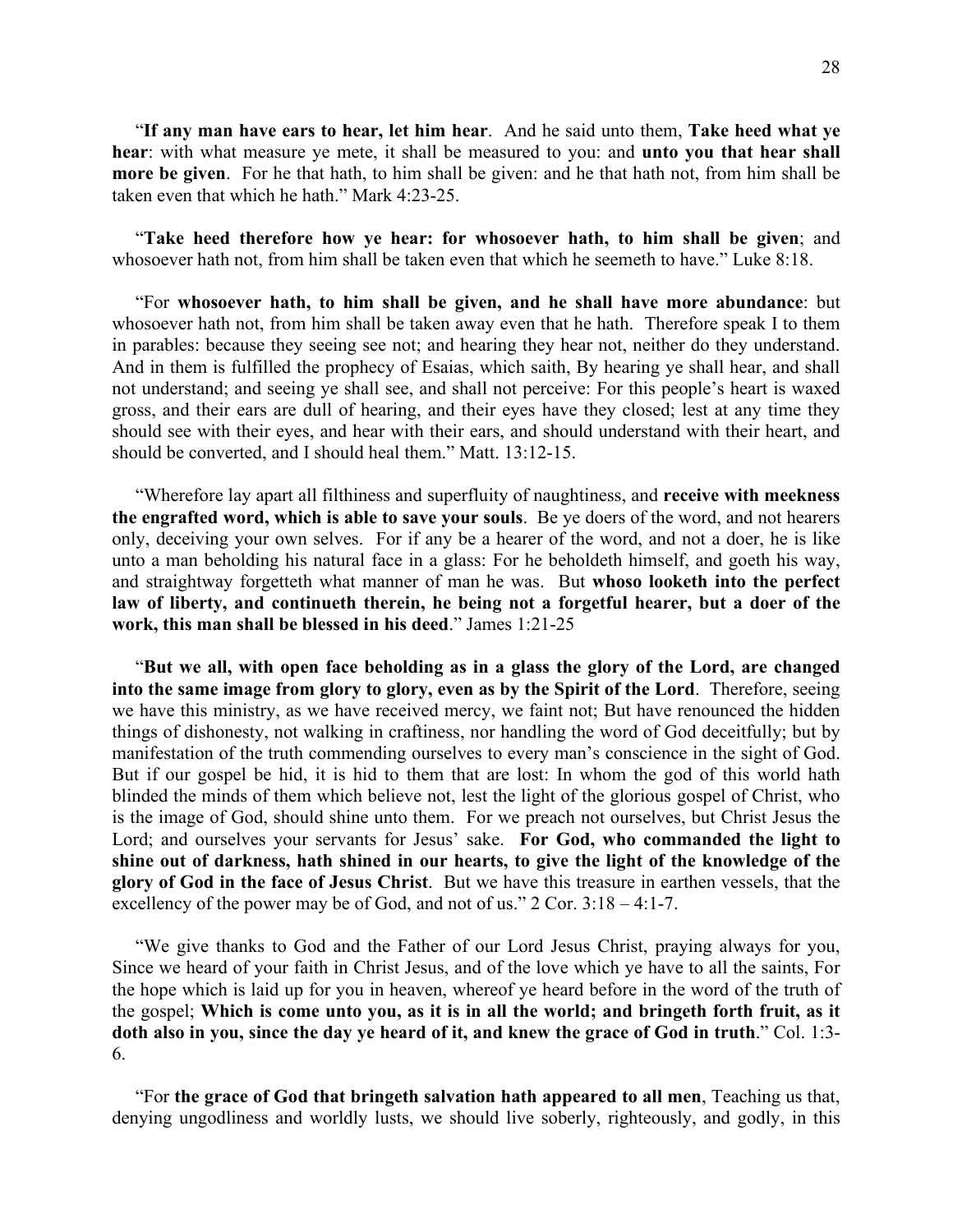present world; Looking for that blessed hope, and the glorious appearing of the great God and our Saviour Jesus Christ; **Who gave himself for us, that he might redeem us from all iniquity, and purify unto himself a peculiar people, zealous of good works**. These things speak, and exhort, and rebuke with all authority. Let no man despise thee." Tit. 2:11-15.

#### **As for God, His Way Is Perfect**

 "As for God, his way is perfect: the word of the LORD is tried: he is a buckler to all those that trust in him. For who is God save the LORD? Or who is a rock save our God? **It is God that girdeth me with strength, and maketh my way perfect**. He maketh my feet like hinds' feet, and **setteth me upon my high places**." Psa. 18:30-33.

 "But God, who is rich in mercy, for his great love wherewith he loved us, Even when we were dead in sins, hath quickened us together with Christ, (by grace ye are saved;) And **hath raised us up together, and made us sit together in heavenly places in Christ Jesus**." Eph. 2:4-6.

 Through lack of understanding, or through lack of having their spiritual "senses exercised to discern both good and evil" (Heb. 5:14), sincere and honest Christians do sometimes become misled and entangled with degenerate religious groups that they suppose are the body of Christ, or at least a part of it. But after a while they come to realize the system that governs the group they joined up with falls far short of the divine system of government that God and Christ set in order on the day of Pentecost. **The system either endorses heretical doctrine, makes provision for sin in the flesh, or some element of human control is involved where Holy Spirit leadership ought to be**. **The Word and the Spirit of God do not have free course there**. All who are truly born of the divine Spirit find themselves not "at home" there because they are by virtue of their heavenly birth members of Christ's body, His group, His fold. They are citizens of the "holy nation," the "righteous nation that keepeth the truth." They are God's people – the ones that He is calling to "come out" of religious groups that are animated by spirits foreign to His own (Rev. 18:1-4).

 How, then, shall we rise to the plane of fellowship with "the spirits of just men made perfect" (that is, "made complete" in Christ) and discover the "general assembly and church of the firstborn, which are written in heaven" that we read about in Hebrews 12:22-23? Simply **be led by the Word and the Spirit**. Allow the Spirit to interpret the Word to your heart and mind, then follow and apply the Spirit's interpretation. As Adam Clarke once said, "Christ, His Spirit, and His Word are the only infallible teachers. Every man who wishes to save his soul must search the Scriptures, by prayer and faith. Reader, take counsel with the pious; hear the discourses of the wise and holy: **but let the book of God ultimately fix thy creed**."

> "This Book of Heaven shall endure forever; And from its wisdom we'll never turn; Weighed in its balance all the creeds that sever, Are only stubble, ere long to burn."

> > – D. S. Warner

 Eat Christ's flesh by assimilating His Word. Drink deeply into His Spirit that supplies the living essence of His blood to all the members of His body. That divine substance is one of a kind and, just as the human body naturally recognizes its own blood as its life, so the Christ body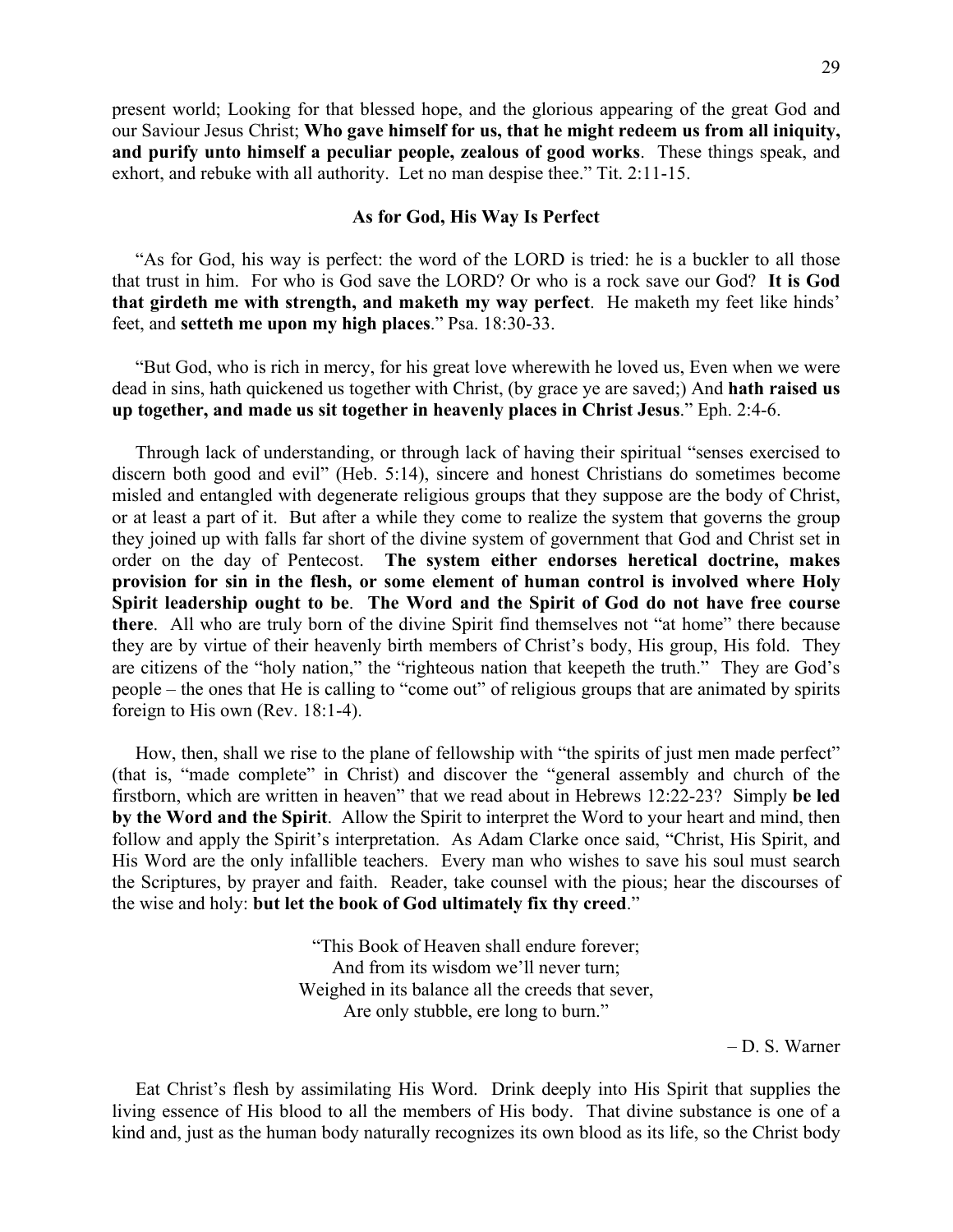naturally recognizes its own blood as its life. Its life, or animating force, is nothing more or less than Christ's blood coursing through its veins by the heartbeat of the Holy Spirit! There is no substitute for it. There is no other drink that has a flavor like it!

#### "I have tasted life's pure fountain, I am drinking of His blood, I have **lost myself in Jesus, I am sinking into God**."

"I am drinking at the fountain, Where I ever would abide; For I've tasted life's pure river, And my soul is satisfied; There's no thirsting for life's pleasures, Nor adorning, rich and gay, For I've found a richer treasure, One that fadeth not away.

"I can see far down the mountain, Where I wandered weary years, Often hindered in my journey By the ghosts of doubts and fears; Broken vows and disappointments Thickly sprinkled all the way, But **the Spirit led, unerring, To the land I hold today**."

 Only by following the unerring leadings of the Holy Spirit can we arrive at and enjoy this wonderful place of sweet, pure, heavenly fellowship and communion with God the Father, Christ the Son, and all who are sanctified and made one in them through the Spirit. Here every craving and longing of the soul will be fully satisfied. By living and walking in the Spirit and rejecting every spirit, element, or system that grieves, quenches, or hinders the Holy Spirit, or is foreign to the Christ-life, we will be guided to and kept in the Christ-body – the Christ-group. We are members of His body, of His flesh and of His bones, insomuch as we are in harmony with His spirit, nature, and life. The fruit will be love, joy, peace, longsuffering, gentleness, goodness, faith, meekness, and temperance: against such there is no law (Gal. 5:22-23).

 "Put on, therefore, as the elect of God, holy and beloved, bowels of mercies, kindness, humbleness of mind, meekness, longsuffering; Forbearing one another, and forgiving one another, if any man have a quarrel against any; even as Christ forgave you, so also do ye. **And above all these things put on charity**, which is the bond of perfectness. And let the peace of God rule in your hearts, to the which also ye are called in one body; and be ye thankful." Col. 3:12-15. This **charity** (which is only imparted by the Spirit) suffers long and is kind; envies not; boasts not itself, is not puffed up, does not behave itself unbecomingly, seeks not its own, is not easily provoked, thinks no evil; rejoices not in iniquity, but **rejoices in the truth**; bears all things, believes all things, hopes all things, and **never fails**. (See 1 Cor. 13:4-8.)

 "God is love" (1 John 4:8, 16). He that dwells in love dwells in God and God in him. Also, "God is light, and in Him is no darkness at all" (1 John 1:5). And, "if we walk in the light as He is in the light, we have fellowship one with another, and the blood of Jesus Christ His Son cleanseth us from all sin" (1 John 1:7). We are safeguarded against becoming entangled in heresy, error, or works of the flesh (which is all a part of the kingdom of darkness), "because the love of God is shed abroad in our hearts by the Holy Ghost which is given unto us." (Rom. 5:5).

"Love leads the way, so all is well. His praise I'll sing, His story tell. No fear have I that I shall stray, For, bless the Lord, **LOVE LEADS THE WAY!**"

 The Spirit guides into all truth (John 16:13). In this blessed place (living and walking in the Spirit) a clear discernment, vision, or perception is opened to the soul of the Lord's body, the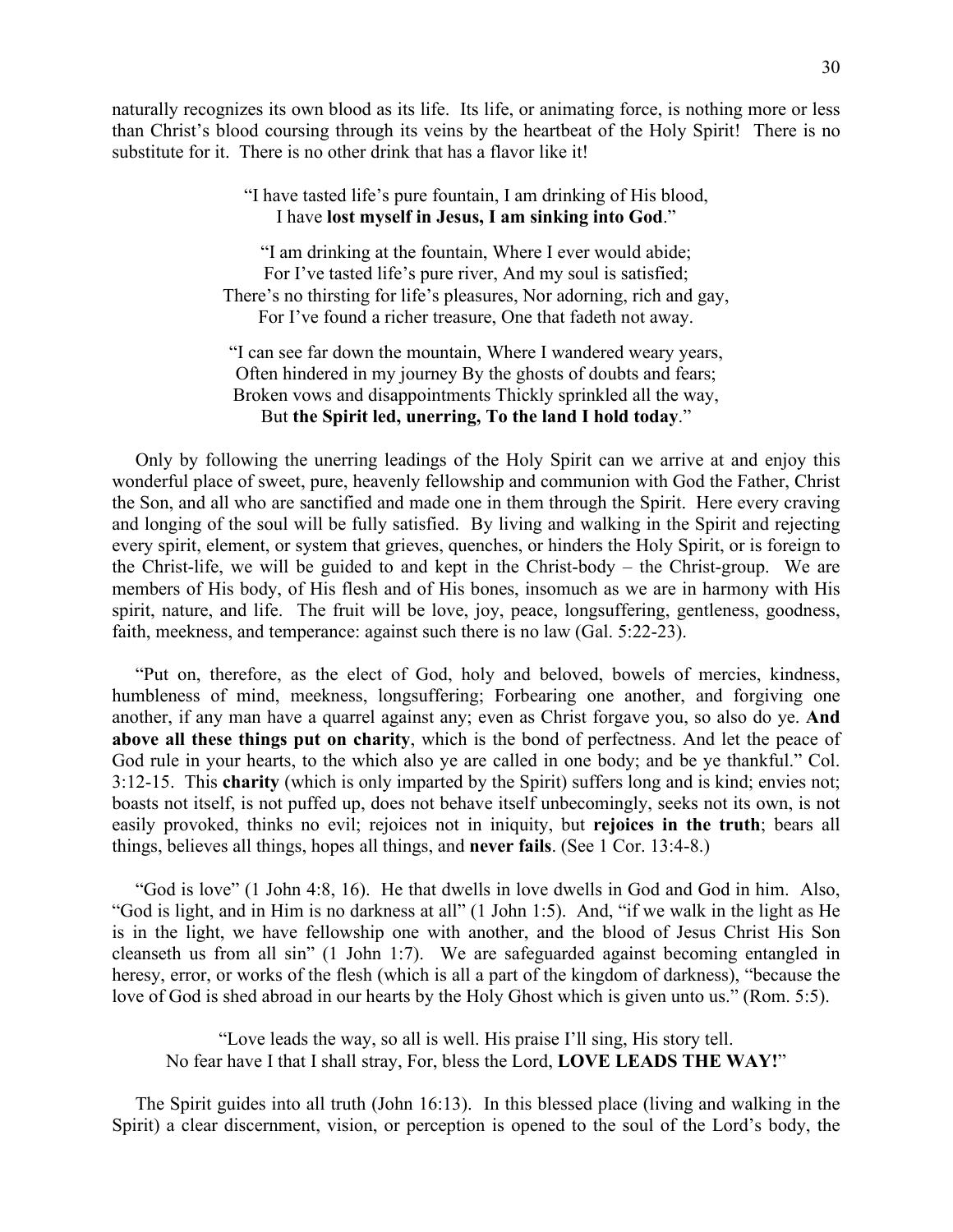church. As other verses of song express, "He that dwelleth in love ever dwelleth in God, Sweet home never clouded by fears; And this heaven of love is our native abode Through time and eternity's years. I'm at home, blessed home, I am safe in the bosom divine; Oh, the home of the soul, Thy heaven of glory is mine." "Where Jesus is, 'tis heaven there" – wherever His presence abides through the Spirit. In Him is life and that life is the light of men. The "law of the Spirit of life in Christ Jesus" (Rom. 8:2) will recognize and embrace itself wherever and in whomever it is found. In that element alone do we find true Christian fellowship.

 In closing, I would like to include these words of exhortation from D. S. Warner, published in the November 15, 1883, issue of *The Gospel Trumpet*:

 "And now we are led to say to all men, **YOU ARE NOT SAFE UNTIL YOU GET IN SUCH CLOSE RELATION TO GOD, THAT HE WILL BE THE ONLY ATTRACTION OF YOUR SOUL; AND WHERE YOU CAN HEAR THE SOFTEST WHISPER OF HIS LOVE AND NOTE EVERY BREATHING OF THE SPIRIT OF GOD TO YOU**. If you are not there you had better take time to wait before God for the sanctifying and anointing grace of God. We must be like Christ – of quick understanding in the fear of the Lord; not judging after the sight of the eyes, neither reproving after the hearing of the ears, but with righteousness shall He judge. (Isa. 11: 3, 4.) Yea, we are positively commanded to "judge not according to the appearance but judge righteous judgment" (John 7:24). To do this we must be so illuminated by the Spirit of God, that we may read the inward condition of man, and fellowship, and disfellowship as we discern by the real Spirit of God."

#### **Holy Fellowship**

(1 John 1:3)

"Sweet fellowship, thy crystal tide, Flows joyful in our souls; Baptized in one, naught can divide, While heav'nly peace controls.

"God over all, and through us all, In floods of blissful light, Is fellowship in ev'ry soul That's pure in heaven's sight.

"O fellowship, my brethren dear, In bonds of perfect love; How blest the seal of union here With all the saints above!

"This fellowship with Father, Son, And all who love the Lord, Is heaven here on earth begun, 'Tis Paradise restored.

Chorus:

"O brethren, how our spirits blend In fellowship so dear; Though sundered far by God's command, We feel you still so near."

– D. S. Warner

#### **Fellowship**

"Sweet fellowship unites our souls as one, It is the bliss of heaven now begun; When heart to heart by this blest tie is bound, We seem to stand each day on holy ground.